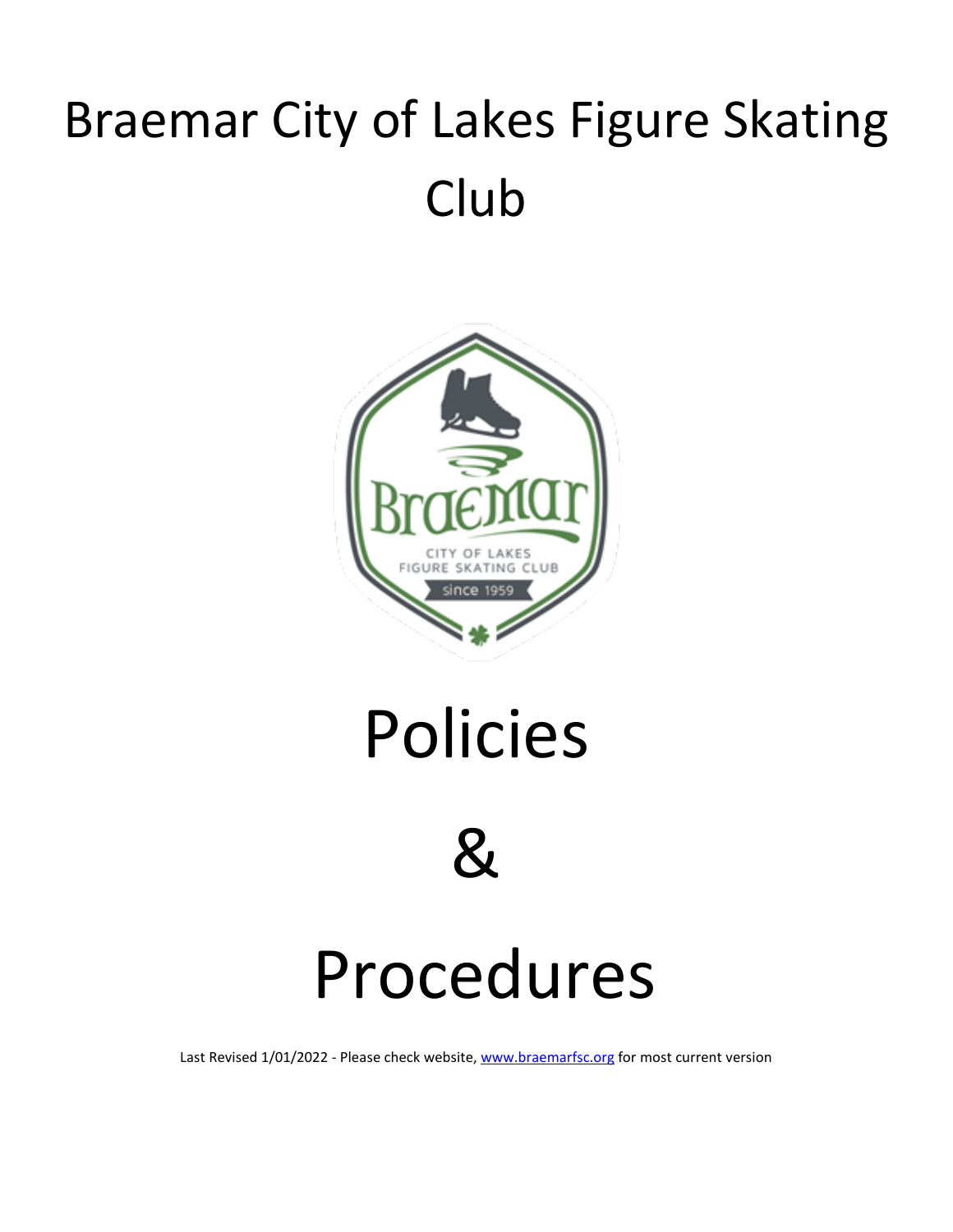| 15 |  |
|----|--|
|    |  |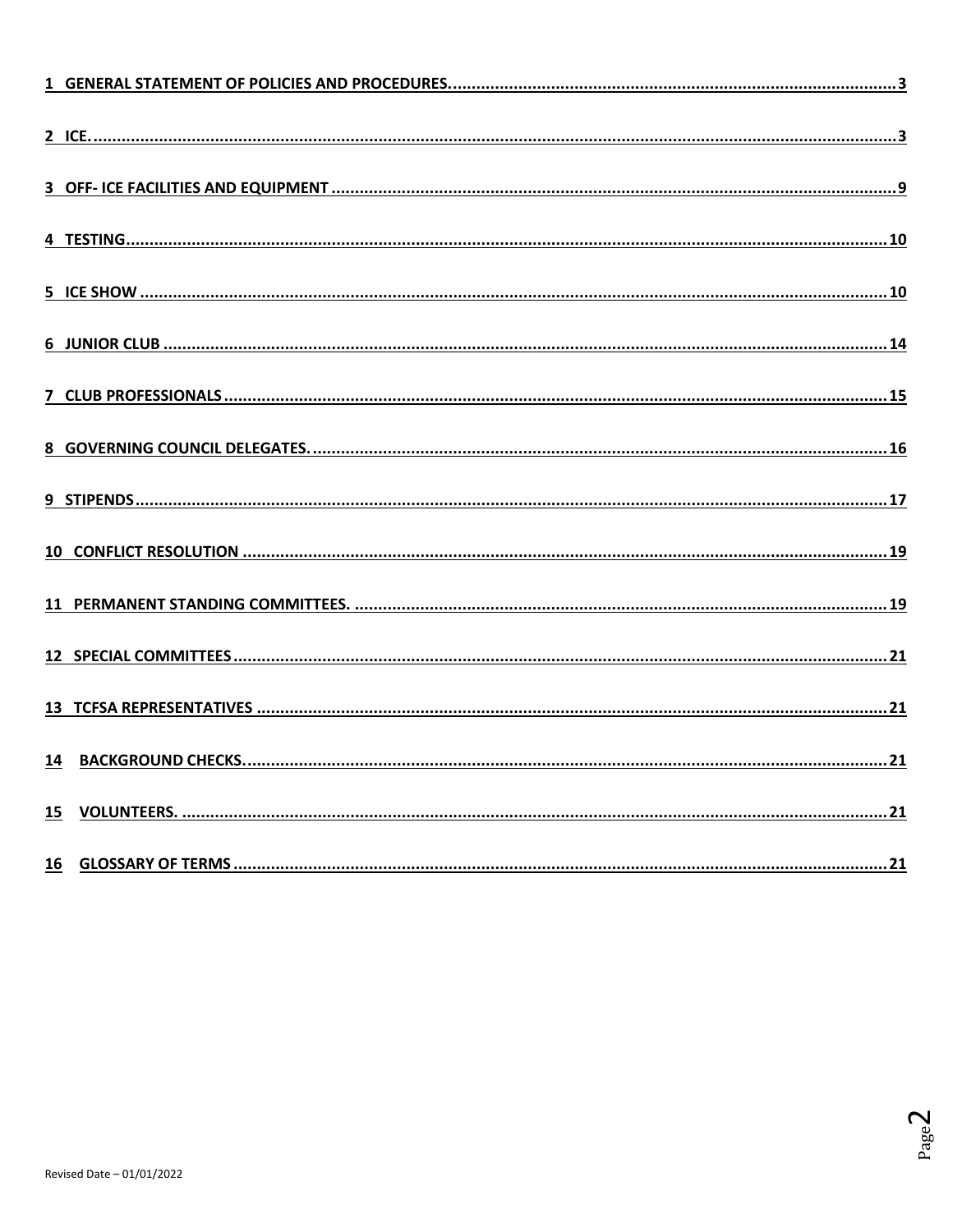# <span id="page-2-0"></span>**1 General Statement of Policies and Procedures.**

These policies and procedures are published to communicate to all members information about the operation of the Braemar-City of Lakes Figure Skating Club ("BCLFSC" or "Club"). The Club believes that open communication is important to the vitality and spirit of the club. The Board of Directors of the Club ("Board") encourages all members to contact the Board with any questions or comments that will help the member to better understand and participate in the Club. These policies and procedures are periodically updated so always check the Club website at [www.braemarfsc.org](http://www.braemarcityoflakesfsc.com./) for the most current version and other helpful information.

# <span id="page-2-1"></span>**2 Ice.**

The Club requires each skating member to purchase three sessions per week. This is done by contracting thru an online site.

# **2.1 Contracts**

## **2.1.1 Memberships.**

Skaters must be a USFS and Club member to contract for ice during the school year contract periods.

# **2.1.2 Contracting Periods.**

Contracts for ice are available at the discretion of the board. Currently, there are 4 contract periods a year:

- a. **Summer**
- b. **Fall**
- c. **Winter**
- d. **Spring**

Skaters may add ice to their contract at any time.

## **2.1.3 Distribution of Contracts.**

Contracts will be available, before each contracting period. Contracts must be completed online by the date specified by the Ice Coordinator.

## **2.1.4 Sessions.**

The right to skate on an ice session is determined by skill level for that session. Sessions identified as:

- a. *Test Levels* are used to identify sessions. Only those individuals with the test level may skate on that session.
- b. *Junior Club* members may skate only on ice specifically designated by the Club as available for Junior Club members.
- c. *Open* is available for all levels of skaters.

## **2.1.5 Ice Workout Sessions**

- a. Sessions marked **>=JF** are reserved for skaters who have passed the USFS Juvenile free skate test.
- b. Sessions marked **>= PJF** are reserved for skaters who have passed the Pre-Juvenile free skate test
- c. Sessions marked **>=PF** are reserved for skaters who have passed the Preliminary free skate test.
- d. Sessions marked **>=NM** are reserved for skaters who have passed the Novice moves test.
- e. Sessions marked **>=IM** are reserved for skaters who have passed the Intermediate moves test.
- f. Sessions marked **>=JM** are reserved for skaters who have passed the Juvenile moves test.
- g. Sessions marked **>=PJM** are reserved for skaters who have passed the Juvenile moves test.
- h. Sessions marked **>=PPF** are reserved for skaters who have passed the Pre-Preliminary free skate test.
- i. Sessions marked **>=PPM** are reserved for skaters who have passed the Pre-Preliminary moves test.
- j. *High Test* requires the skater to have passed USFS Juvenile Free Skate test.
- k. *Medium Test* requires the skater to have passed the USFS Pre-Juvenile Free Skate test.
- l. *Low Test* requires the skater to have passed the USFS test for Pre-Juvenile or lower.

# **2.1.6 Ice Availability.**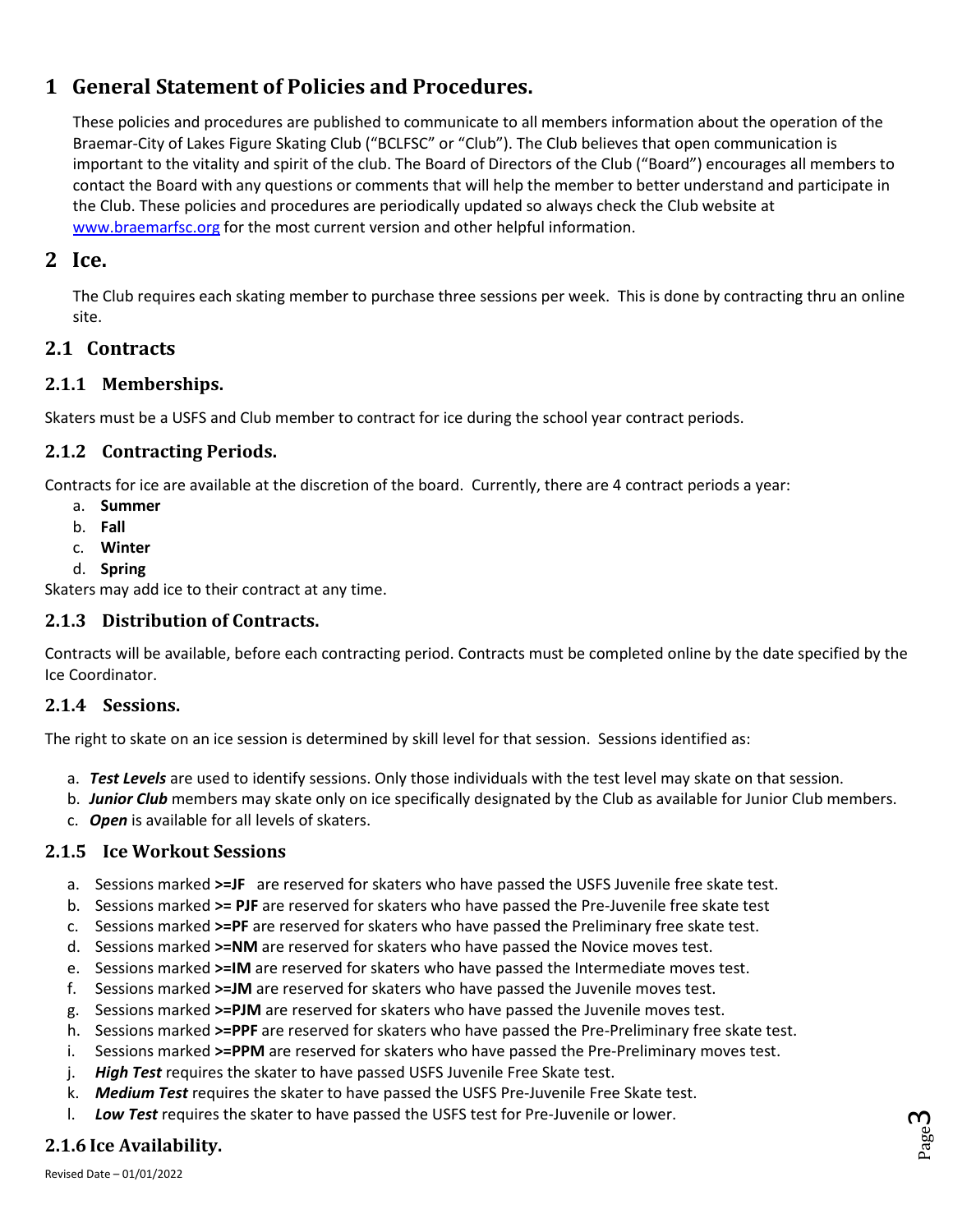The Club will notify members of the elimination of the session from the schedule. Ice sessions may be eliminated from the schedule at any time.

## **2.1.7 Submitting Contracts.**

All contracts must be completed on-line. No other method of submitting contracts will be accepted. Contracts must be completed by the date specified by the Ice Coordinator to avoid a late fee.

## **2.1.8 Retain Copies.**

Please make and keep a copy of your contract for your information.

### **2.1.9 Cost per Session.**

The cost will be set for each contract period and included with the contract information.

#### **2.1.10 Payments by Club Members.**

Club members will be billed and are required to submit payments in accordance with the procedures in Section 2.3.

#### **2.1.11 Payments by Non-Club Members.**

Non-club members can contract for summer ice only.

#### **2.1.12 Late Fee.**

Contracts submitted late will have a late fee.

#### **2.1.13 Professionals.**

Professionals are not provided for any session except the "On-Ice Workout." Each skater must contract with a Club skating professional on their own.

#### **2.1.14 Schedule Changes.**

No schedule changes to drop contracted ice will be made during an ice contract. Schedule changes to add ice times may be made at any time.

#### **2.1.15 Elimination of Sessions for Underutilization.**

One of the Club's goals is to provide a good variety of ice time at the lowest reasonable cost to its members. The Club pays the arena for ice regardless of whether it is used. If a session is underutilized, the Board may eliminate that session from the schedule at any time.

#### **2.1.16 Ice Exchange Policy.**

Ice exchanges benefit skaters by providing an opportunity to recover costs associated with missed sessions by trading them for other sessions of the same or less price. Exchanges into sessions by BCLFSC members have priority over buy-ons for non-BCLFSC members.

#### **2.1.16.1 Summer Ice Exchange Policy.**

Ice can be exchanged any time during the summer session, **for a session of same or lesser value**. This is to accommodate vacations and summer camps.

#### **2.1.16.2 School Year Ice Exchange Policy.**

Skaters may exchange one contracted session for another session **for the same or lesser value**, within the week of the session missed, either the week before or the week after the missed session. Skaters must identify the exchanged sessions in the ice monitor book: **both the one missed and the one skated in exchange.** There are no exchanges for Workout sessions missed. **If you are contracted for the session, you can not exchange onto that same session.** In other words, if your name appears on the top portion (contracted) you can not write it in on the bottom half **for an exchange**.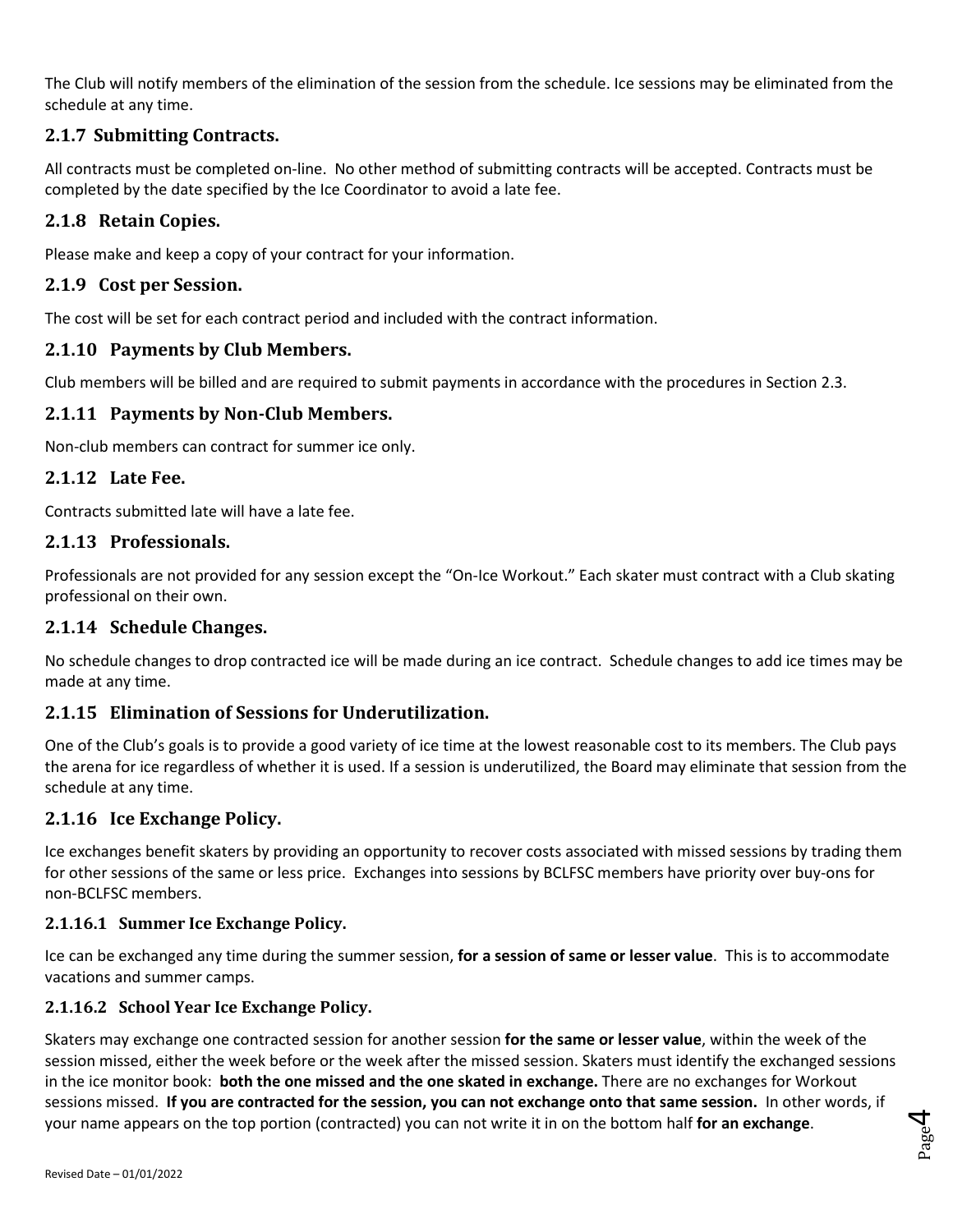**2.1.17 Section Membership Hold:** Members are able to place membership on hold with a \$50 fee for each contract session they do not wish to contract the required ice session amounts as stated in membership agreement. Opportunity is only available during the club membership year (June - May) and ice monitoring duties will still be waived. Membership hold fees keep the skater in good standing and able to contract for next available session without delay. Membership hold is only available for one membership year, after which time skate member must renew membership or it will be terminated. Membership Hold will not be available for multiple contract years. Membership hold must be discussed with coaches prior to requesting. Fees will be placed in in carts on entry eeze and families will be notified that a fee needs to be paid either by check or process online in addition to processing fees.

# **2.2. Buying-On.**

#### **2.2.1 Purchase.**

Skaters may purchase ice on a session-by-session basis (buy-on), if available.

#### **2.2.2 Price.**

Buy-on price is stated on the ice monitor sheet. For those skater **families** who contract five or more sessions per week, the buy-on rate is the contract rate.

#### **2.2.3 Payment.**

The cost of buy-ons will be billed to club members. Guest skaters must pay by check (no cash or credit cards) **before** stepping on the ice at the time of the session by leaving the check in the envelope/pocket provided in the ice book. For proper crediting of payment, the skater must make sure their name is on the memo line of the check.

#### **2.2.4 On Ice Workout Sessions.**

Buy-ons are permitted for workout sessions.

## **2.2.5 Buying On.**

Skaters "buying-on" should be added to the bottom of the ice monitor sheet.

## **2.3 Billing**

#### **2.3.1 Invoice.**

The invoice will include charges for buy-ons, testing fees for testing outside the club, volunteer fees and ice monitoring fees. The invoice will be sent at the discretion of the treasurer, currently every other month.

## **2.3.2 Payment by Check.**

Billings done **not online,** are to be paid by check. Checks should be payable to Braemar-City of Lakes FSC. Please write the skater's name on the memo line to assure proper crediting of the payment.

#### **2.3.3 Time for Payment.**

Payment is due by the last day of the month of the date of the invoice. Please allow adequate mailing time for your payment to be received before the due date.

#### **2.3.4 Mailing or Delivering Payment.**

Payments should be mailed to BCLFSC, P.O. Box 390301, Edina, Minnesota 55439.

#### **2.3.5 Late Fee.**

Payments received after the due date will be assessed a late fee. The late fee will be a late fee per family each billing cycle for any balance that is unpaid past the due date. This amount will be added to the invoice.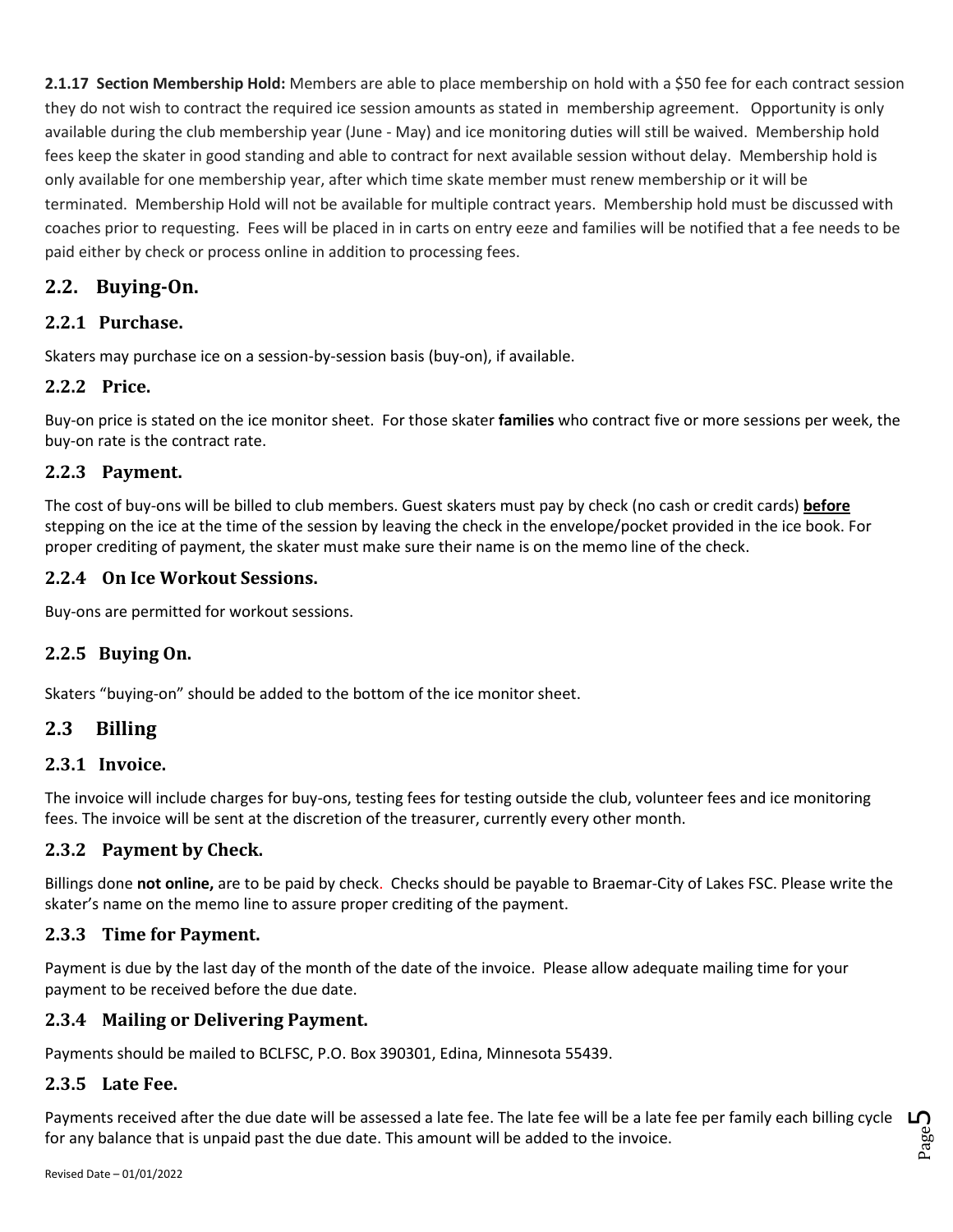# **2.3.6 Effect of Past Due Account.**

If a balance remains unpaid for 31 days past the due date, the skater will not be a "member in good standing" and may not be allowed to participate in certain club activities including (but not limited to) testing, individual or synchronized competitions, exhibitions, clinics and the ice show. The skater may also not be allowed to skate on club ice or synchronized ice. This does not eliminate any contractual obligation.

# **2.3.7 Test or Competition Authorization for Skaters with Past Due Accounts.**

When a skater's balance is unpaid more than 31 days past the date on the invoice, only the Treasurer of the Club can give approval for the skater to test or compete.

# **2.3.8 Clearing Past Due Status.**

To clear past due amounts prior to testing, competitions, exhibitions, clinics and the ice show, payment must be received by the Treasurer (or her/his designee) five business days prior to the first day of the activity. Skaters who have had NSF checks within the prior twelve months will be required to remit a cashier's check.

## **2.3.9 Effect of Past Due Accounts on Family Members.**

In the case of multiple members of a family being Club members, if one family member's account is past due, all family members' accounts will be considered past due and all family members will be considered "not in good standing" for purposes of these procedures.

## **2.3.10 Insufficient Fund Checks.**

Checks returned due to insufficient funds must be replaced by a money order or cashier's check. There will be a fee charged for each returned check. This fee will be included on the skater's invoice.

# **2.3.11 Questions about Bills.**

Questions regarding your bill should be addressed to the following people:

- a. **Accounts Receivable or timing of payments.** Contact the Club Treasurer.
- b. **Contract Ice Billings/Cancelled Ice Sessions.** Contact the Ice Coordinator.
- c. **Buy-ons**. Contact the Ice Coordinator.
- d. **Team Braemar Billings.** Contact the Team Braemar Treasurer.

The names and contact information for these individuals is available on the Club website, www.braemarfsc.org.

# **2.4 Sessions**

## **2.4.1 Who May Skate on Club Ice?**

Only skating Club members, Club Professionals, and approved guests (see Section 2.6 for information on Guests) may skate on Club ice. Non-member skating partners of Club members may buy on Club ice during the six weeks prior to a U.S. Figure Skating qualifying competition in which the team is competing. Non-members who are registered on a Club test session may buy on Club ice during the one week prior to the test session. To arrange for guest privileges, contact the Ice Coordinator or Head Professional prior to the session. The Ice Coordinator and Head Professional contact information is available on the Club website, www.braemarfsc.org.

## **2.4.2 Number of Skaters Per Session.**

No more than 22 skaters are allowed on the ice during any session. Skaters are not allowed to share or split their ice time with other skaters.

## **2.4.3 Using a Family Member's Ice.**

A member who has contracted for his or her own ice may skate on a family member's ice if the member meets the requirements of that session.

# **2.4.4 Registering Each Session.**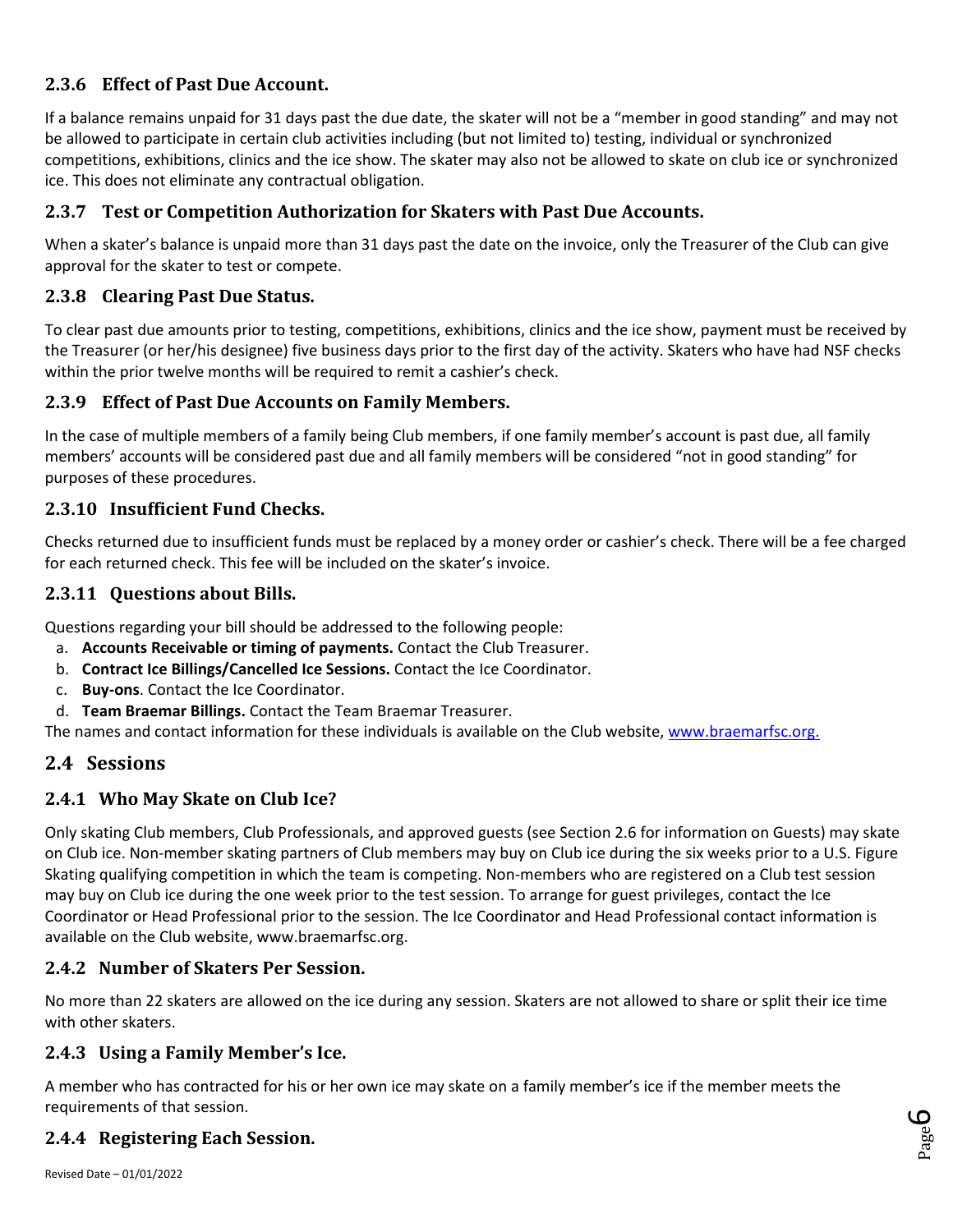Skaters must record their participation in each session, prior to the start time of each session, by marking the designated area next to their name in the Ice Book, which is located next to the entrance to the ice. If a skater has not recorded their presence prior to the start time of the session, the ice may be sold to a stand-by skater.

## **2.4.5 Failure to Use Ice.**

Skaters who have checked in must be on the ice by the session start time. If the skater is not on the ice at this time, the Club may sell the ice to a stand-by skater.

# **2.4.6 Playing Skater's Music.**

Skaters may play their own music. All skaters should have an opportunity to play their music once before any skater's music is played twice, including lessons. Skaters with more than one piece of music must choose which piece will be played on a session. A skater who is receiving a lesson will have priority over other skaters, however, no skater may be "bumped" more than 3 times in a session.

# **2.5 On Ice Conduct and Safety**

## **2.5.1 Restricted Behavior.**

The following behaviors are not allowed and may result in loss of permanent ice or expulsion from the club:

- a. Foul language (This rule also applies to parents and guests of skaters)
- b. Eating or chewing gum while on the ice
- c. Kicking or damaging the ice surface
- d. Sitting or lying on the ice
- e. Purposely blocking or obstructing other skaters

## **2.5.2 Designation of Program Skater.**

A member skating their program will wear a vest or other identifying clothing as required by the Club. These skaters will have right-of-way over all other skaters. For individuals practicing their "moves in the field," their program will consist of a piece of music of their choice, subject to approval by the Head Professional, no longer than two minutes and thirty seconds.

## **2.5.3 Right of Way and Priority.**

Skaters who are taking lessons during the session will have "right-of-way" over skaters not taking a lesson. All skaters, with or without priority, are expected to exercise good judgment and common courtesy to maintain a safe environment.

## **2.5.4 On Ice Activity.**

Skaters on the ice are expected to be moving at all times. If you are stretching or receiving instructions from a Professional, you may stand at the boards, briefly. All other activities must be conducted off the ice.

## **2.5.5 Stretching.**

No stretching in which the free leg is projecting away from the boards is permitted.

## **2.5.6 Reporting Problems and Disputes.**

Any problems or disputes should be immediately reported to the Professionals and Ice Monitor available during that session. Any conflict between the Ice Monitor and Professional(s) on resolving the problem should be submitted to the Head Professional who will have the authority to resolve the dispute. Any party disagreeing with the Head Professional's determination may bring the matter to the Board for review.

## **2.5.7 Removal From Ice.**

Skaters in violation of these rules can be removed from the session and no refunds shall be made.

## **2.5.8 Following Direction of Coaches.**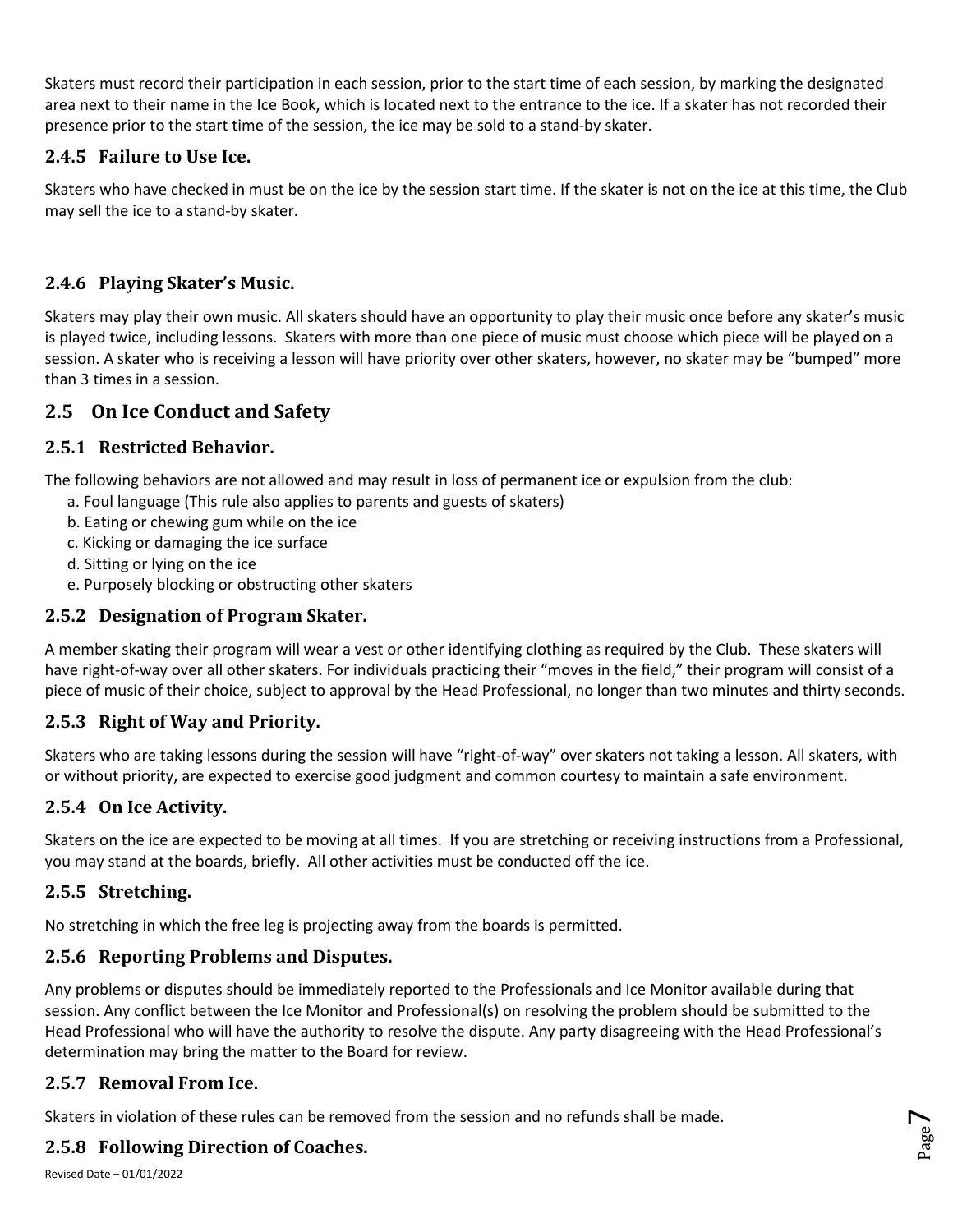Skaters are to respect all coaches and if asked to comply with these rules shall do so immediately.

# **2.5.9 Understanding Skating Flow.**

Skaters must understand the flow patterns of the Club Sessions and know the location of the "Lutz Lanes" and "Spin Circles" and agree to skate accordingly.

## **2.5.10 Respecting All Skaters.**

Skaters will treat all other skaters with respect.

# **2.6 Guests**

## **2.6.1 Membership.**

Each guest must be a member of U.S. Figure Skating, Skate Canada, ISU or have a Basic Skills number.

# **2.6.2 Arranging for Guest Privileges.**

To arrange for guest privileges, the skater must call the Ice Coordinator or Head Professional prior to the session requested. The guest's name, along with the notation "approved guest" and the Ice Coordinator's or Head Professional's initials, will be entered on the stand-by list for the session.

## **2.6.3 Availability of Session.**

The guest will be allowed to skate only if an opening exists after all Club members on the stand-by list are accommodated.

## **2.6.4 Payment for Session.**

The guest skater must pay for the session in advance, by check only, and sign a waiver of liability to the Club and the City of Edina. The cost per session is noted on the Ice Monitor Sheet.

# **2.7 Ice Monitors**

# **2.7.1 Arriving at Rink.**

Arrive at the rink at least 10 minutes before your session is scheduled to begin. You must stay for the entire session to receive credit for monitoring.

## **2.7.2 Securing Monitor Materials.**

The first monitor of the day should get the monitoring materials from the Pro's room. The last monitor of the day should put the materials back in the Pro's room.

## **2.7.3 Recording Information.**

Verify the date and session on the top of the sheet for that session. Skaters "buying-on" should be added to the bottom of the ice monitor sheet for the session. Check off skaters, both contract and buy-on, as they go on the ice.

# **2.7.4 Signing In.**

Sign the sheet in the Ice Book for your session, at the bottom of the ice sheet. You will not receive credit for monitoring if you do not sign in.

## **2.7.5 Assist Skaters.**

Assist skaters with the check-in process.

# **2.7.6 Collect Checks.**

Collect checks for guests buying on the session. File checks in the zipper pouch in the front of the Ice Book. Make sure no guest skates without paying in advance. Cash is not accepted.

# **2.7.7 Identifying Program Skater.**

Revised Date – 01/01/2022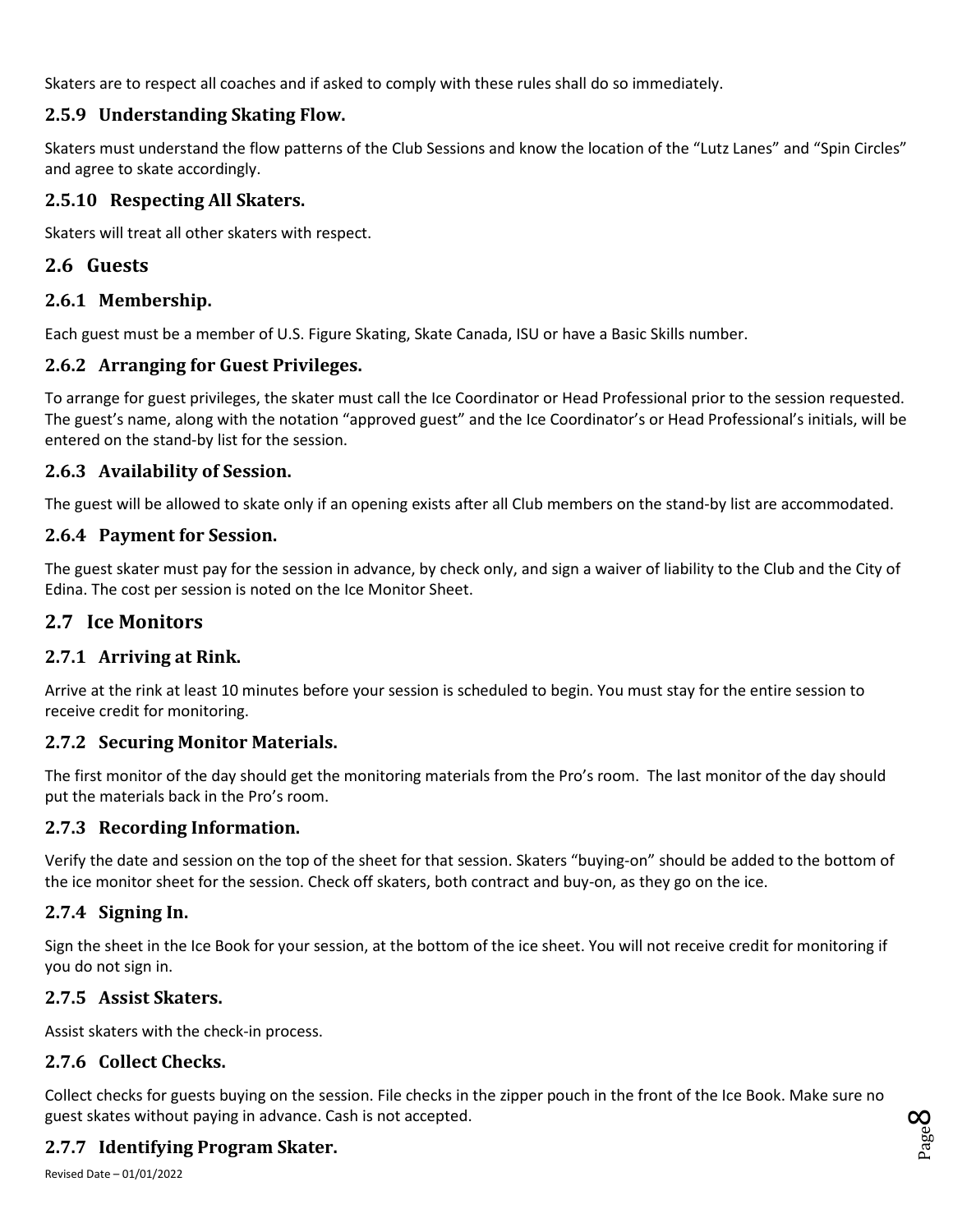Advise each skater skating their program that they must wear a vest or other identifying article provided by the club during their program music.

# **2.7.8 Play Music.**

Play a skater's music if requested by the Professionals. All skaters should have an opportunity to have their music played once before any skater's music is played twice, including lessons. Skaters with more than one piece of music must choose which piece will be played on a session. A skater who is receiving a lesson will have priority over other skaters, however, no skater may be "bumped" more than 3 times in a session.

## **2.7.9 Control Ice Usage.**

Make sure all skaters leave the ice promptly at the end of the session.

# **2.7.10 Respond to Injuries.**

In case of injury, request assistance immediately from the Professionals and/or, if appropriate, call 911.

# **2.7.11 Last Session.**

After the last session of the day, place the Ice Book in the Club Room. Any clothing, guards, water bottles, etc., also should be placed in the Club Room.

# **2.7.12 Responding to Problems.**

If the Monitor encounters any problems during their session, they should contact the Ice Coordinator or Head Professional as soon as possible.

## **2.7.13 Ice Monitoring Member Responsibility.**

All member families, who contract for ice are required to ice monitor an ice session three times per each three-month period as follows:

- (1) **Fall:** September, October, November;
- (2) **Winter:** December, January, February;
- (3) **Spring:** March, April, May; and
- (4) **Summer:** June, July, August

or pay a buy-out fee of \$90 per each three-month period for a total of \$360 for the year, if a family chooses' to NOT ice monitor.

## **2.7.14 Ice Monitoring and Board Members or Coaches.**

Board member and coach families are not required to ice monitor. The reasoning for coaches is they are already present at the rink working. The reasoning for board members is they are leading or volunteering for the club by being at board meetings and chairing other club events.

# **2.8 Injury and Illness**

## **2.8.1 Injury or illness.**

If a skater is injured and has a doctor's excuse, to be off the ice, send the ice coordinator a copy of the doctor's excuse and the dates the skater is to be off the ice, and the ice can be refunded. If the injury has a concussion, there must also be a doctor's permission "OK to skate" presented to the ice coordinator to resume skating. During the time the skater is off the ice – ice monitoring is not required for that family for that "season", the 3-month ice monitoring billing period.

# <span id="page-8-0"></span>**3 Off- Ice Facilities and Equipment**

## **3.1 General.**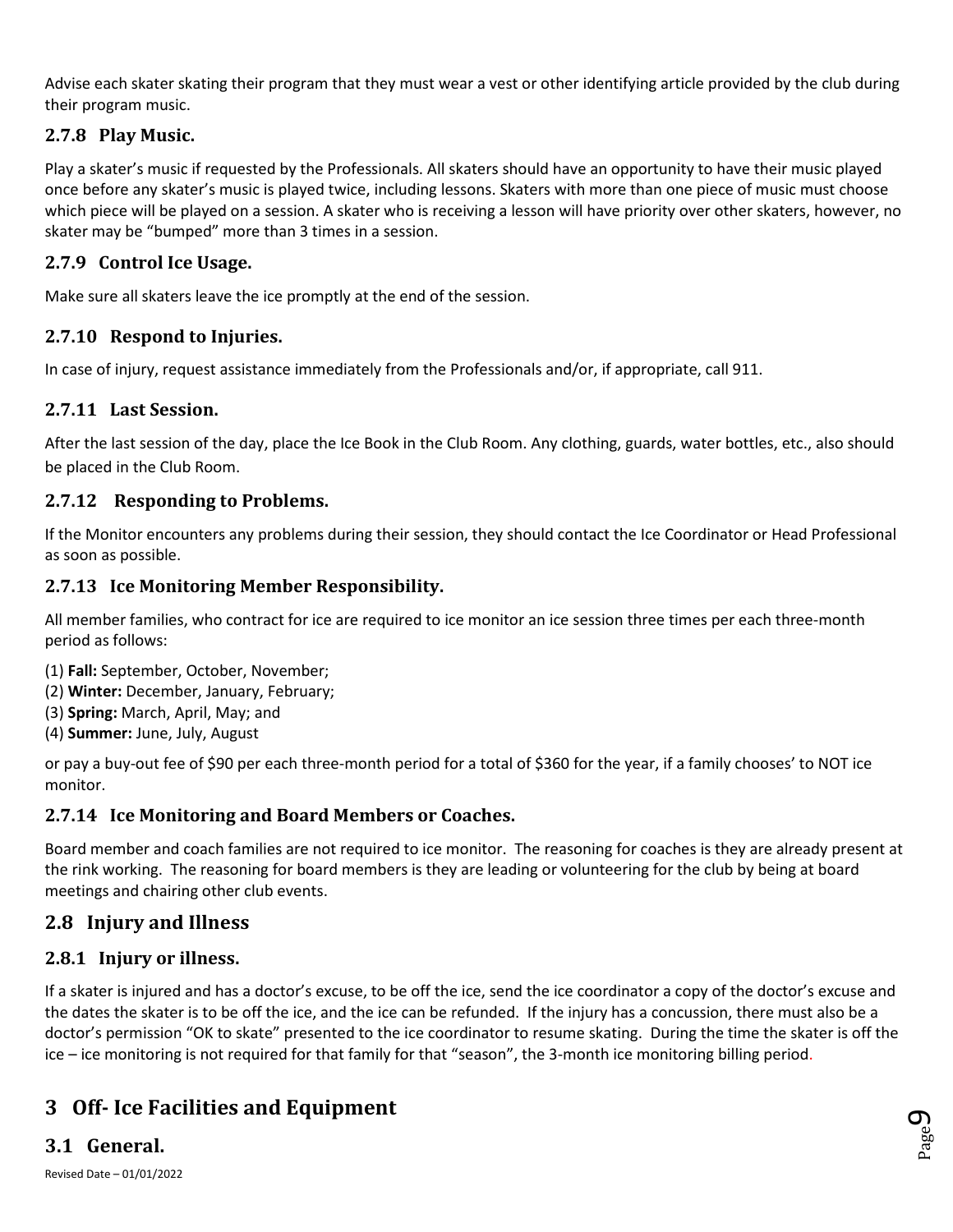Use of the off-ice facilities is limited to Club members, their instructors and non-club members accompanied by a Club approved instructor. A non-club member may use the off-ice facilities only after receiving written authorization from the Off-Ice Coordinator and paying the required fees.

# <span id="page-9-0"></span>**4 Testing**

# **4.1 Cost.**

Sign up for a test session is online, with the prices noted per level. There is a fee for passing a test outside of the club, this will be billed via the next billing cycle.

# **4.2 Payment.**

Payment is done when applying to take a test on the web site.

# **4.3 Approval to Test.**

When a skater signs up online, an email is sent to the coach. The coach must approve the skater to take the test. If no approval to test is received from the coach **by the deadline, usually at least 1 week before the test date**, the skater will not be listed on the testing schedule, and will not be refunded the test fee.

# **4.4 Cancellations.**

If the Test Chair receives a cancellation from a skater **less than 7 day**s prior to the test session, the skater **will be billed** at the full test rate. If a skater is injured or ill, he or she will not be billed for late cancellation as long as they provide a physician's letter confirming the injury or illness which prevented them from testing.

# **4.5 Arrival at Test Session.**

A skater who is testing must be ready to skate 45 minutes prior to his or her scheduled test time.

# **4.6 Warm Up Ice.**

Only Skaters who have purchased a session may warm up on that session.

# **4.7 Information about Session.**

Information about the test session, including times and judges, will be posted on the Club website as soon as the information is available.

# **4.8 Senior Medals.**

The Club will provide the Senior Gold Medal to BCLFSC Skaters who pass their Senior Test at a BCLFSC Test Session. The club will provide the Senior Test Patch to BCLFSC skaters who pass their gold tests at another club, and will pay for one-half of the cost of the Gold Medal if the skater wishes to pay the other half.

# <span id="page-9-1"></span>**5 Ice Show**

# **5.1 General Guidelines**

## **5.1.1 Director and Coordinators**

The show directors and show coordinators will be approved by the Club Board of Directors.

#### **5.1.2 Skater Eligibility**

#### **5.1.2.1 Determination of Points.**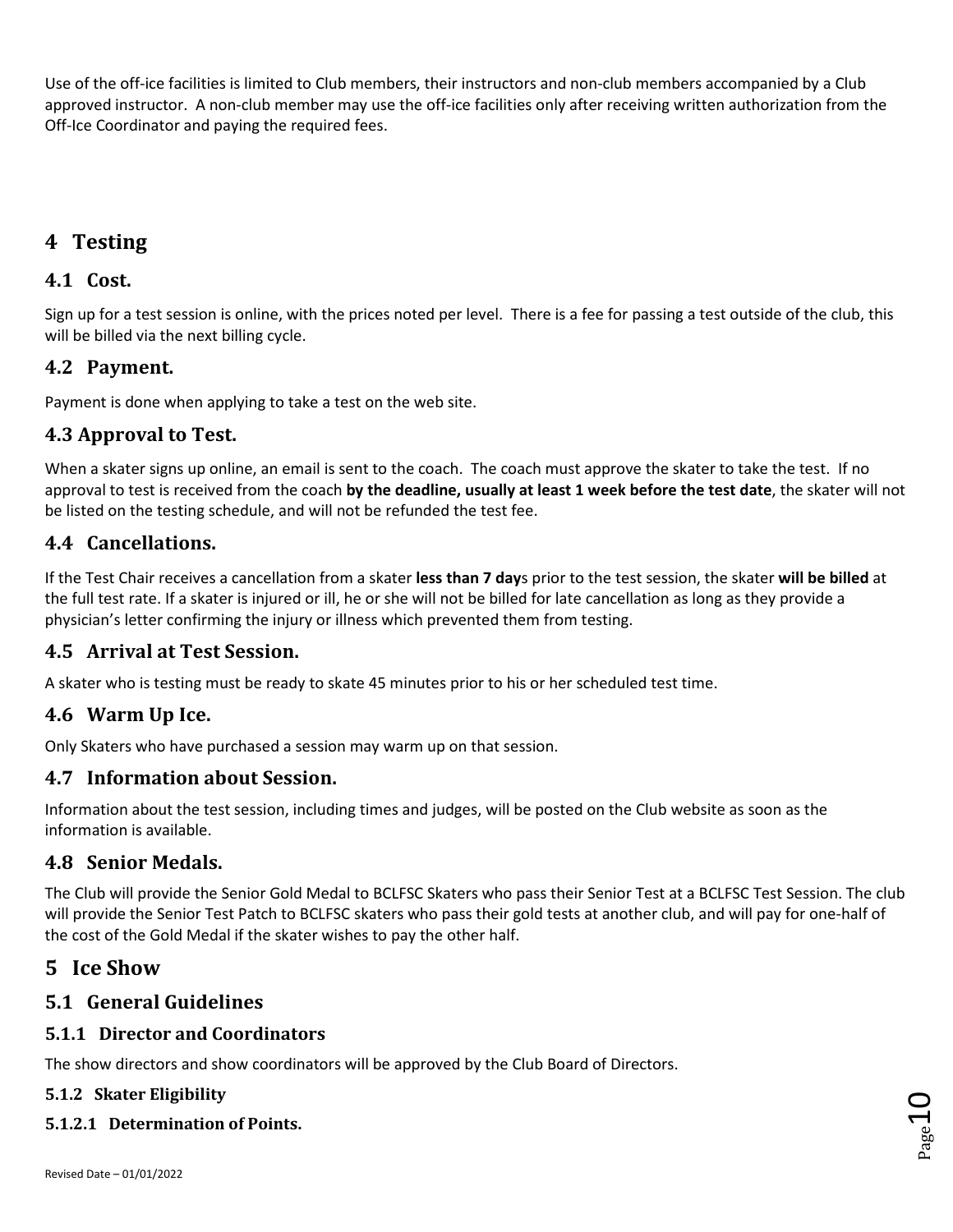Skater eligibility and the determination of points, for purposes of determining eligibility, for solos, pairs and trios for the Ice Show, will be calculated from the calendar year preceding the Ice Show, January 1 – December 31.

#### **5.1.2.2 Membership.**

Solo, pairs and trios skaters must be a Home Club member and represent BCLFSC for all submitted competitions.

#### **5.1.2.3 Standing.**

Skater must be in good standing with the Club as of March 31.

#### **5.1.2.4 Senority.**

In case of a tie, home club seniority rules.

#### **5.1.3 Solos**

#### **5.1.3.1 Determination.**

Solos will be determined by using the point system in Section 5.3.3

#### **5.1.3.2 Number of Solos.**

No skater shall have more than one solo determined by the point system. No skater shall skate in a similar pair or trio number and also skate a solo based on the point system.

#### **5.1.4 Placement.**

Group number placement will be determined by the skater's relevant test freestyle level as of the last Braemar test session of the calendar year preceding the Ice Show.

#### **5.1.5 Show Pictures.**

Individual show pictures will be taken for full solos and feature solos, pairs, and trios. All pictures will be taken in costume and by the same photographer.

## **5.1.6 Father/Daughter Eligibility**.

To qualify for the Father/Daughter number, a skater must have passed intermediate moves any time prior to the first scheduled practice for the Ice Show. If a club member skater is a senior in high school and still have not passed intermediate moves, they may be in the father/daughter number.

## **5.1.7 Parade of Champions Eligibility.**

To qualify for the Parade of Champions, a skater must

- a. medal in the final round at MN State, OR
- b. qualify for the final round at Upper Great Lakes, all levels of Well Balanced and Intermediate and up for Excel OR
- c. medal in a Well Balanced event at Upper Great Lakes if there is only one group OR
- d. Medal at National Showcase OR
- e. Competitors who compete at Midwesterns or Nationals (primarily for Dance and pair teams that don't have to qualify OR
- f. Freestyle Gold medalist in the calendar year.

## **5.1.8 Modification of Guidelines.**

These guidelines may be changed at the discretion of the show director(s) and show coordinators(s).

# **5.2 Full Solos**

Full solos are two performances plus dress rehearsal.

# **5.2.1 Sessions Required.**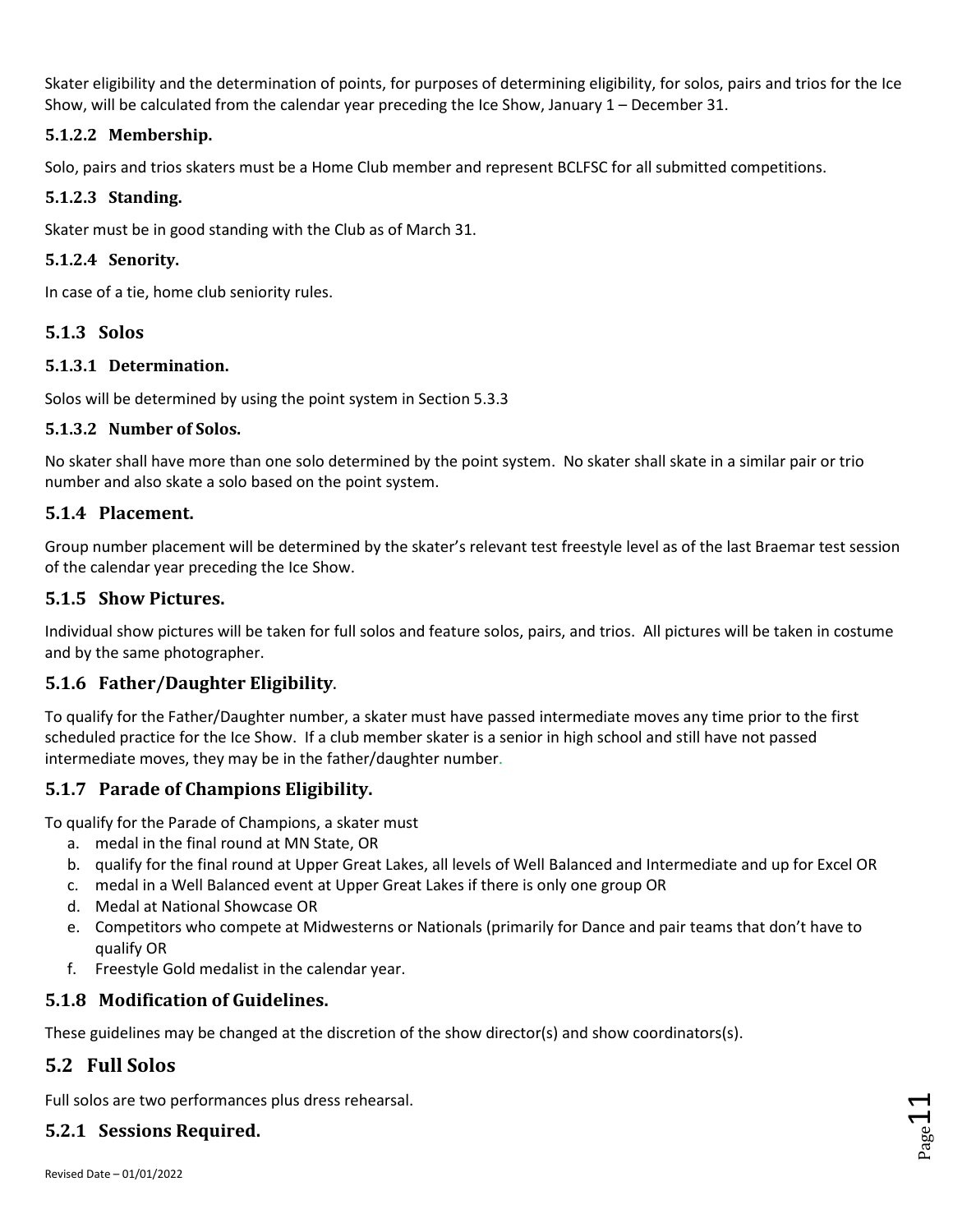A skater must contract for at least **3 freestyle** sessions per week at Braemar over the contract year. Adult skaters must skate an average of at least one session per week at Braemar during the contract year.

# **5.2.2 Order of Selection**

#### **5.2.2.1 USFS Gold Test.**

A skater who has passed the senior freestyle test, prior to December 31 the year of the show, will receive a full solo. A skater who passed a senior test in pairs or dance, prior to December 31 the year of the Ice Show, is entitled to a full solo with his/her partner

#### **5.2.2.2 Qualifying Competitions.**

- a. A skater qualifying for Midwesterns in free skating during the past year is entitled to a full solo.
- b. A skater in pairs or dance who competes at Nationals is entitled to a full solo with his/her partner.
- c. A Juvenile or Intermediate level Well Balanced skater placing in the top four in the final round at Upper Great Lakes is entitled to a full solo.
- d. An Intermediate, Novice, Junior or Senior level (IJS) skater who is state champion is entitled to a full solo.
- e. A National Showcase individual medalist in the final round is entitled to a full solo.

#### **5.2.3 Application to Show.**

It is the responsibility of the skater to submit a completed in full Ice Show Solo/Pair Application form and official result sheets from each competition to the Show Coordinator(s) by a December date to be determined by the Show Director(s)/Coordinator(s). Late applications will not be considered. Incomplete show applications will be returned and not accepted for solo/pair/trio consideration. Competition programs and award photos will not be accepted as results; only official competition results sheets or digital copy of official competition result sheets will be accepted.

## **5.3 Feature Solos.**

A Feature Solo is one performance plus dress rehearsal.

## **5.3.1 Priority.**

Feature solos will be awarded to members in good standing who have participated in 2 freestyle competitive events and one other event skated to music, starting at the Junior Freestyle level and work down the levels to fill the open positions.

#### **5.3.2 Minimum Sessions/Competitions Required.**

A skater must compete in at least two separate competitions to qualify for a feature solo.

#### **5.3.3 Use of Test/Show Points.**

All feature solos will be determined by show points. Points are earned by participation in USFS sanctioned competitions and tests. These points are then added annually to a skater's lifetime test points. The head professional or test chair will tally the skater's test points for the show committee.

#### **5.3.3.1 Tests.**

The following test points will be carried over from year to year to determine the skater's lifetime test points:

| Freestyle     | <b>Moves</b>  | Pairs         | Dance             | <b>Adult FS</b> | Adult M |
|---------------|---------------|---------------|-------------------|-----------------|---------|
| <b>PPF-10</b> | PPM-5         | <b>PPR-10</b> | Pre-5             | <b>PB-5</b>     | PB-10   |
| <b>PF-15</b>  | PM-10         | <b>JVP-20</b> | Pre-Bronze-10     | $B-10$          | $B-10$  |
| <b>PJF-20</b> | <b>PJM-15</b> | <b>IPR-25</b> | Bronze-10         | $S-15$          | $S-15$  |
| $JF-25$       | $JM-20$       | <b>NPR-30</b> | Pre-Silver-5D/T15 | $G-20$          | $G-20$  |
| $IF-30$       | $IM-25$       | <b>JPR-35</b> | Silver-10D/T30    |                 |         |
| <b>NF-35</b>  | <b>NM-30</b>  | <b>GPR-40</b> | Pre-Gold-10D/T40  |                 |         |
| <b>JRF-40</b> | <b>JRM-35</b> |               | Gold-10D/T40      |                 |         |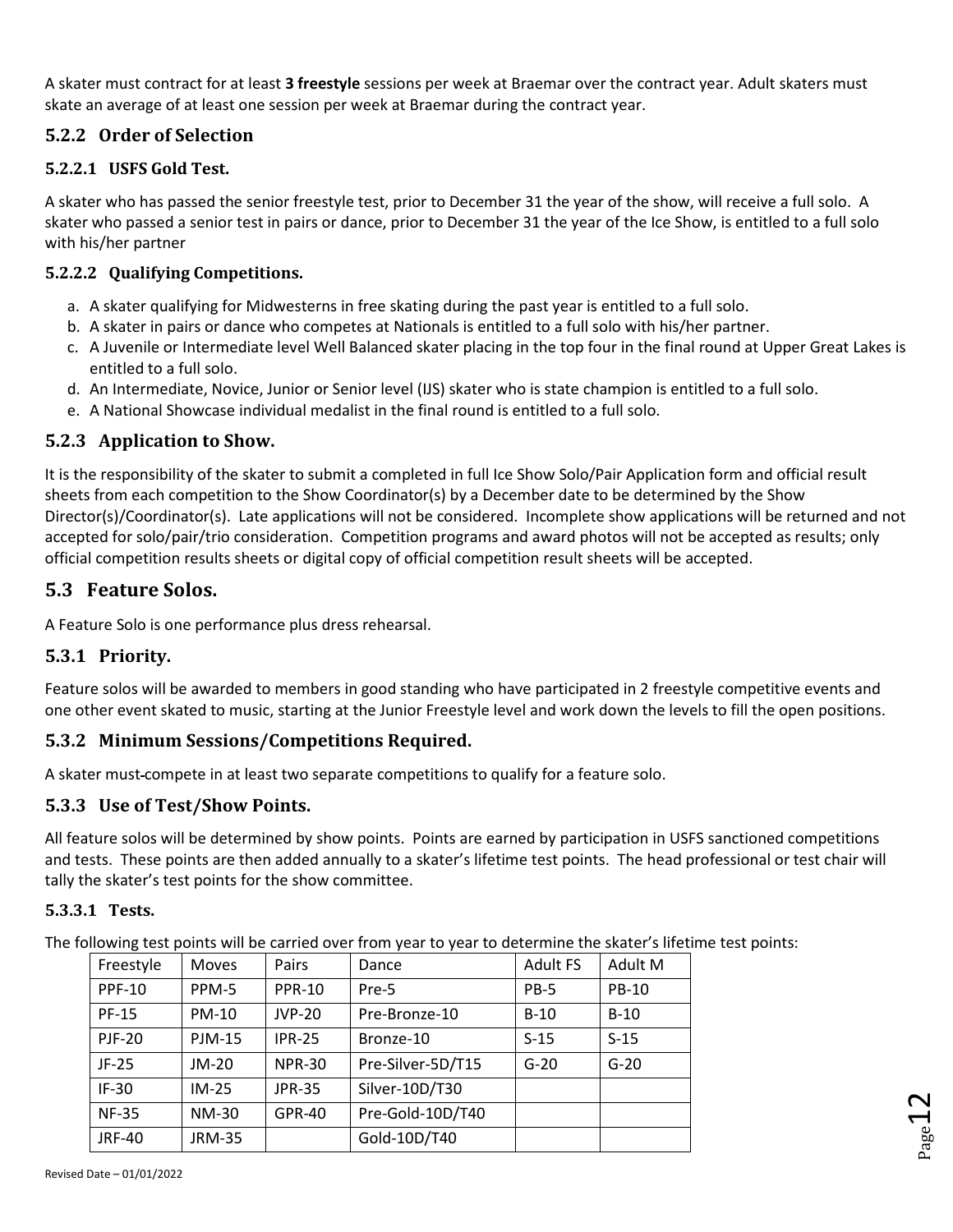| <b>SRF-45</b> | <b>SRM-40</b> | <b>Bronze Free-30</b> |  |
|---------------|---------------|-----------------------|--|
|               |               | Juvenile Free - 30    |  |
|               |               | Intermediate Free-30  |  |
|               |               | Silver Free-30        |  |
|               |               | Novice Free-30        |  |
|               |               | Junior Free-30        |  |
|               |               | Senior Free-60        |  |
|               |               | Senior Solo Free - 30 |  |
|               |               |                       |  |

#### **5.3.3.2 Competitions.**

Only events skated to music can be used for points. Competition points are valid for one year only. The skater's three best placements will be used to compile show points. Only one interpretive/artistic/dance/solo dance result will be considered in total point determination; the remaining two must be freestyle. Only two results from a single competition may be submitted. Solo level will be determined by test level and the level of the majority of submitted freestyle results. **Example:** A Skater who has passed his/her juvenile freestyle test and wants to be considered for a juvenile solo/pair/trio must submit at least two juvenile freestyle competition result sheets. If a skater who has passed juvenile freestyle submits one juvenile and one pre-juvenile freestyle competition result sheet, he/she will be considered for a pre-juvenile solo/pair/trio.

The following tables will be used to determine competition points:

a. Well Balanced

| Place  | -  | -        |    |    | -  | -                       |                      |             | u  | $\overline{ }$<br>10 | <b>. .</b> | ∸∸         | -<br>-- | 14                     | ∽<br>ᅩJ              |
|--------|----|----------|----|----|----|-------------------------|----------------------|-------------|----|----------------------|------------|------------|---------|------------------------|----------------------|
| Points | 50 | 45<br>᠇┙ | 40 | 35 | 34 | $\mathbin{\lnot}$<br>33 | $\sim$ $\sim$<br>ے ت | $\sim$<br>ັ | 30 | 29<br>ر ے            | 28         | $\sim$ $-$ | 26      | $\sim$ $-$<br><u>_</u> | $\sim$ $\sim$<br>ت ک |

b. Excel Plus

| Place  | -                          | -<br>- | -<br>۰   |    | -<br>-   | $\sim$ |          |              | $\sqrt{2}$<br>ີ<br>٠ | $\sim$<br>10  | + +     | -<br>--                                  | $\sim$<br>-<br>ب    | 14 | +כ⊥ |
|--------|----------------------------|--------|----------|----|----------|--------|----------|--------------|----------------------|---------------|---------|------------------------------------------|---------------------|----|-----|
| Points | $\cap$ $\Gamma$<br>⇠<br>رر | 30     | つに<br>رے | 20 | 19<br>-- | 18     | ۰<br>д., | $\sim$<br>16 | $\sim$<br>ر _        | -<br>۱Δ<br>-- | -<br>ᅩ┙ | $\overline{\phantom{a}}$<br>. . <i>.</i> | $\overline{A}$<br>ᆠ | 10 | 10  |

#### c. All other USFS Sanctioned Competitions including Excel

| Place  | -<br>— | -<br>-<br>-   | سه           |        | - | - | -<br>ັ | - | ⊥∪ | $\overline{\phantom{a}}$<br>. . | $\sim$<br>∸∸ |
|--------|--------|---------------|--------------|--------|---|---|--------|---|----|---------------------------------|--------------|
| Points | 20     | $\sim$<br>ر _ | $\sim$<br>ΤÛ | o<br>- | c | ັ | ٠      |   |    | ∽<br>-                          | . .<br>_     |

#### **5.3.4 Length of Program.**

Feature solos may vary slightly in length.

#### **5.3.5 Date of Performance.**

Each feature soloist will skate one performance determined by draw on picture day. All will skate the dress rehearsal.

## **5.4 Pairs and Trios**

A feature pair or trio is one performance plus dress rehearsal.

## **5.4.1 Eligibility.**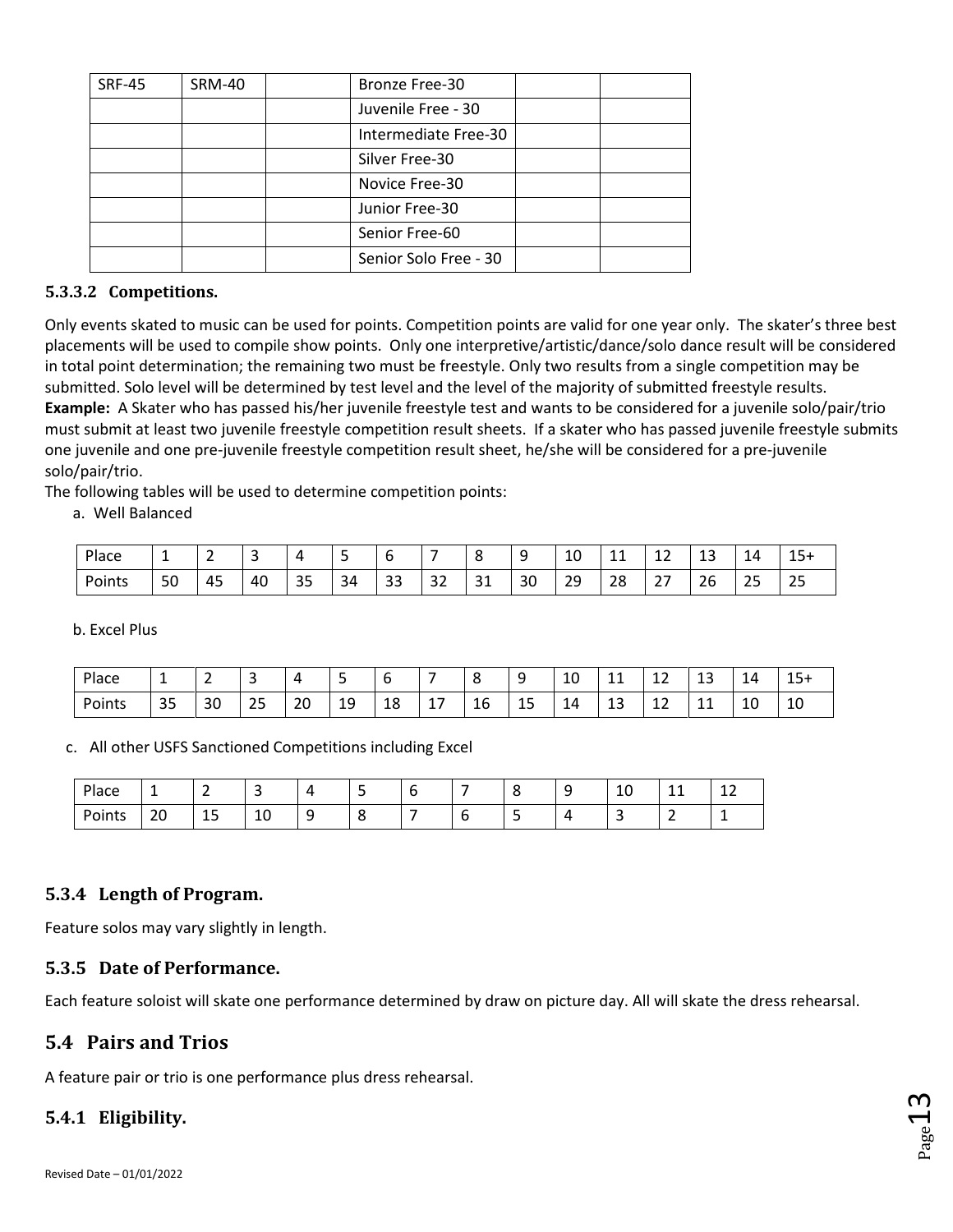Feature pair and trios will be awarded to members in good standing who have participated in 2 freestyle competitive events and one other event skated to music, preliminary free skate and up to fill open spots. This is no guarantee that all applicants will have a spot.

## **5.4.2 Number of Performances/Date.**

Pairs or trios will skate one performance determined by draw on Picture Day.

# **5.5 High School Seniors.**

High school seniors who are home club members in good standing at Braemar, and who do not have a full or feature solo, are eligible for a senior highlight as determined by the show director(s) and the show coordinator(s). The type and length of the highlight will be determined by the skater's test level. The high school senior must be a home club member since their sophomore year.

# **5.5.1 Preliminary and Pre-Juvenile Free Skate Level.**

Highlight in a group number.

# **5.5.2 Juvenile Free Skate Level**.

Highlight approximately one minute in length.

## **5.5.3 Intermediate and Novice Free Skate Level.**

Highlight approximately one and one half minutes in length

## **5.5.4 Junior or Senior Free Skate Level.**

Highlight approximately two minutes in length.

# <span id="page-13-0"></span>**6 Junior Club**

# **6.1 Opportunity.**

The Club understands that it can be difficult for young skaters and their parent(s) to know if they want to make a serious commitment to skating and become a full member of the Club. The Club believes it is important for young skaters to have an opportunity to skate with and learn from a Braemar professional skating instructor who can help them make this decision. To address this need, the Club has a Junior Club.

# **6.2 Eligibility.**

## **6.2.1 Age.**

The skater may be of any age.

## **6.2.2 Skill Level.**

 $_{\rm Page}$ 14 Junior Club membership is open to skaters who, on the date of application to join the Junior Club, have not passed a USFS Pre Preliminary Test. If the skater passes a USFS Pre Preliminary test while a Junior Club member, the skater will be allowed to remain in the Junior Club until the end of that Club year. After that, the skater will have to become a full Club skating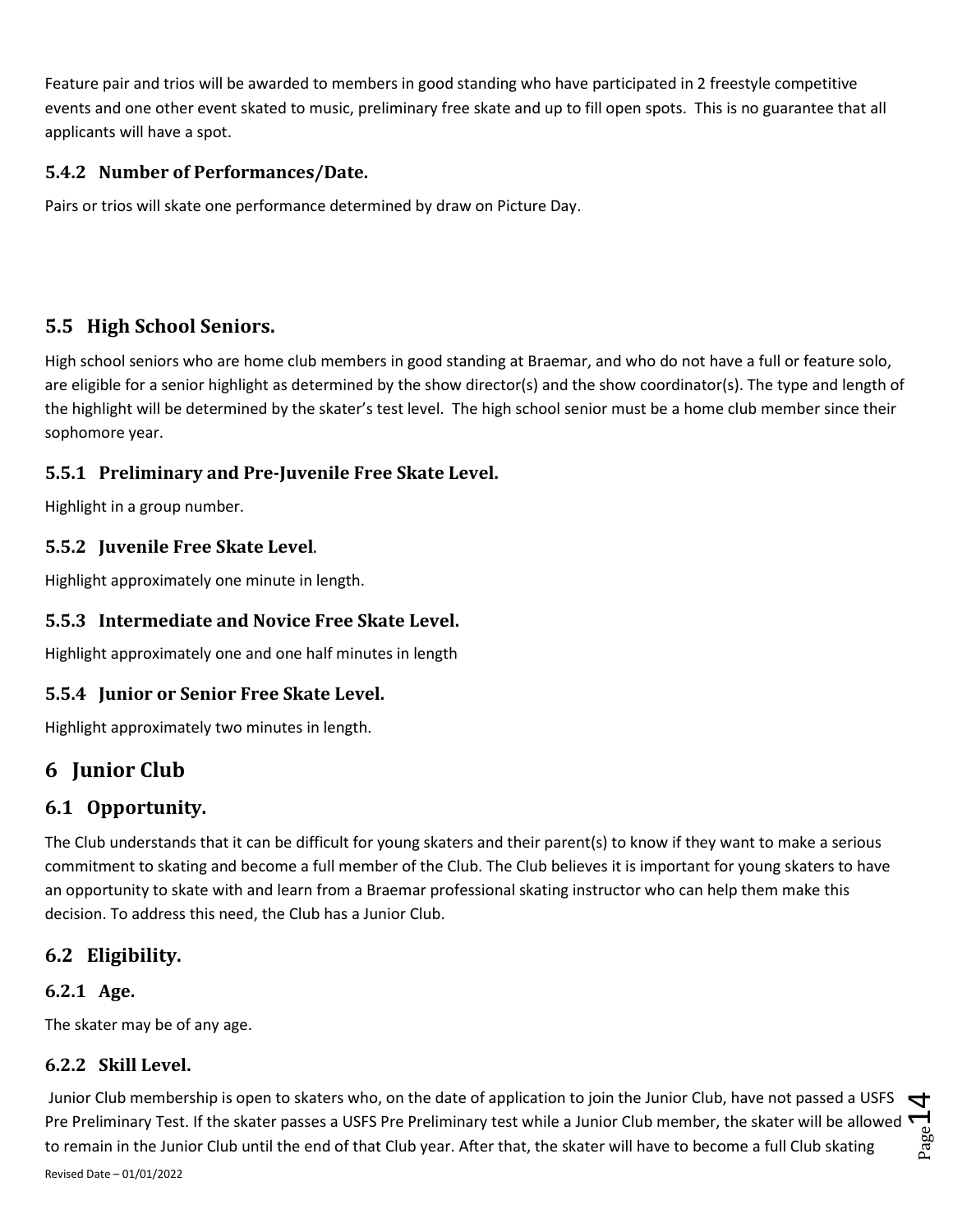member to continue skating with the Club.

## **6.2.3 Coach.**

The skater must have a coach approved by the Club.

### **6.2.4 USFS Basic Skills Membership.**

The skater must be a USFS Basic Skills member. If, during the Club year, the skater becomes a regular USFS skating member, they may continue skating with the Junior Club until the end of that Club year. After that, the skater will have to become a full Club skating member to continue skating with the Club.

# **6.3 Membership Fee.**

Membership fees are set in May for June renewals.

## **6.4 Member Rights.**

The skater's membership rights are set forth in Article III, Section 2 of the Club Bylaws.

# **6.5 Skating Sessions.**

The skater will be allowed to skate only on sessions designated as open to Junior Club members.

# **6.6 Session Costs.**

The cost per session will be as stated in Section 2.2.2.

# **6.7 Time and Level Limits.**

A skater may be a Junior Club member for part or all of **one** skating years, which run from July 1 through June 30.

# <span id="page-14-0"></span>**7 Club Professionals**

# **7.1 Club Expectations of Professional Staff**

- a. Promote individual growth and excellence in figure skating for all members of the Club.
- b. Promote positive and constructive interaction between all skaters, parents, guardians, adults, and Professional Staff in the Club.
- c. Maintain fairness and confidentiality in all interactions with Club members.
- d. Respect and support all members of the Club.
- e. Promote Club unity.
- f. Recognize and respect other Professional Staff, their teaching philosophies and methods.
- g. Cooperate with other Professional Staff and skaters regarding space on the ice by moving around, using the whole rink, and meeting with groups of individuals off the ice if longer than one minute.
- h. Maintain a positive training atmosphere on and off the ice.
- i. Support the Board and the Club.
- j. Support and enforce decisions made by the Board, the Bylaws of the Club, and the policies and procedures established for the Club.
- k. The Head Professional will represent the Professional Staff at scheduled Board meetings.
- l. Attend a minimum of four (4) out of six (6) scheduled Professional Staff meetings per year. This schedule will be mutually agreed upon by all Pros at the beginning of the fall contract. Two unexcused absences are acceptable. Minutes will be recorded and made available to all Pro Staff for all meetings held. Pros are accountable to document that minutes have been read and are responsible to support decisions/recommendations mutually agreed upon at

 $P_{\rm age}$ 15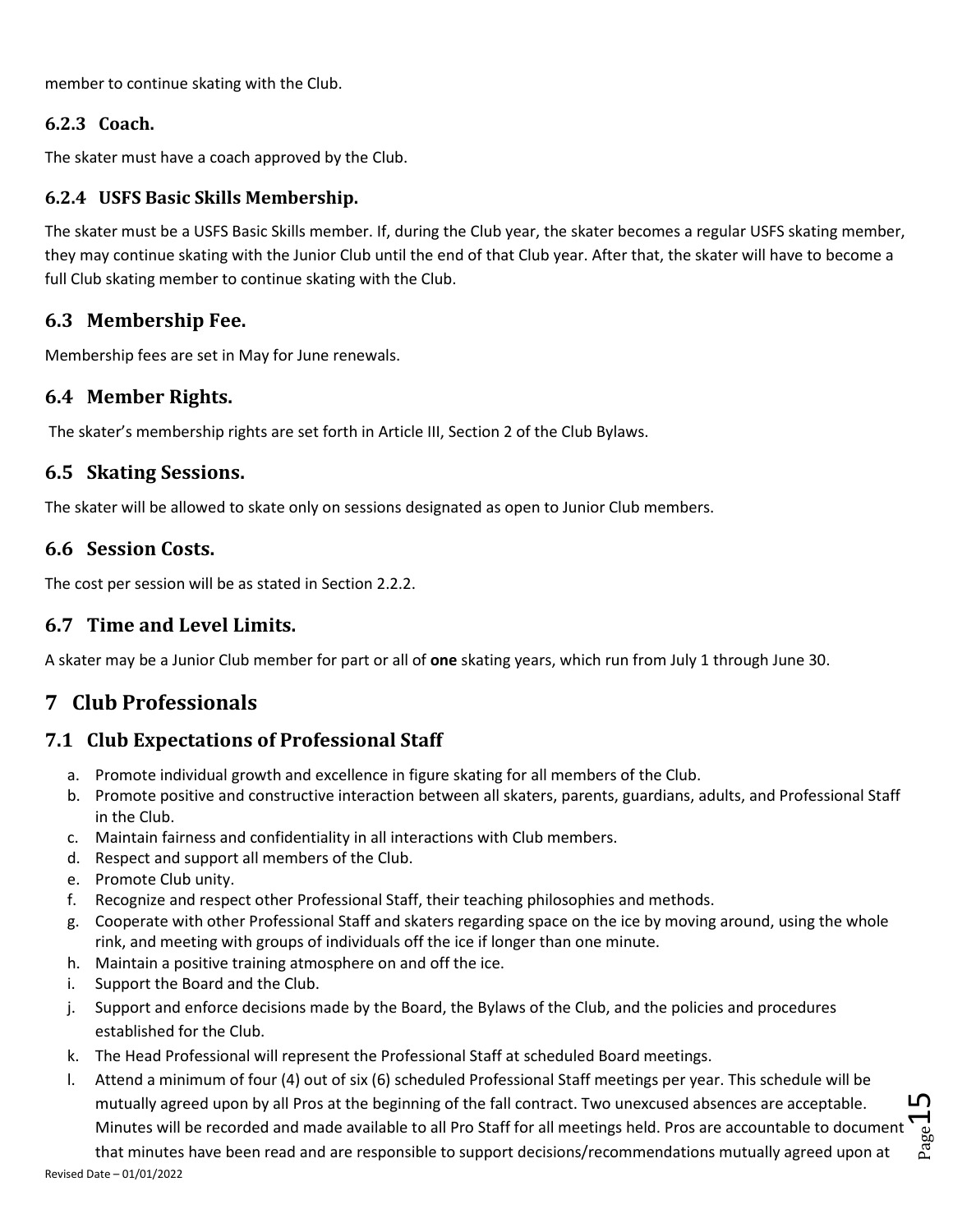these meetings.

- m. Regularly check the Pro's room, the bulletin board outside the Pro's room and the Club website for communications relevant to Club activities.
- n. Make every effort to attend social events planned by the Club.

# **7.2 Show Responsibilities**

- a. Participate as requested and able by the Show Coordinator(s) and/or Show Director(s).
- b. Make every effort to attend Pro meetings held regarding Show activities.
- c. Make every effort to be present at Dress Rehearsal and at least one of the Shows each year.
- d. Support the Show and skater participation in the Show.

# **7.3 Communications with the Board.**

The Board expects each professional to contact both the Board's professional liaison and the Head Professional in a timely and proactive manner when she or he has an issue or concern that requires Board input and/or action.

# **7.4 Annual Updates.**

The professional will provide the Board with a current resume, fee schedule, and a certificate of professional liability insurance issued by the insurance carrier with the Club listed as an additional insured, by September 1 of each year.

# **7.5 Chemically Free.**

All Professionals will be free of all alcohol and illegal substances when in the capacity of a Professional at an ice arena.

# **7.6 Annual Review.**

Each Professional will participate in an annual review, if requested by the Board, of their Professional Staff status.

# **7.7 Background Checks.**

Each coach shall participate in a background check, as and when requested by the Board.

# **7.8 Communications with Students.**

Each Professional will talk with each of their students about proper skating procedures, behavior on the ice, and appropriate expected behaviors at all times. As a member of the Club Professional Staff, they will assist the Board and the Ice Monitor to enforce appropriate and expected skating behaviors as outlined in On-Ice Conduct and Safety policy.

# **7.9 Response to Inappropriate Behavior.**

If inappropriate skating behavior is observed, the Professional of the skater involved and the Professional who observed the behavior will meet off the ice and all parties will address and resolve the problem. A behavior that does not endanger the safety of anyone on the ice should be addressed when the session is over. When safety is an issue, the behavior must be addressed at the time of the occurrence. If the skater's Professional is not present, the issue will be discussed with the skater, and the skater's Professional will be notified as soon as possible. Any issue so addressed should be documented in writing and given to the Head Professional as soon as possible after the session.

# <span id="page-15-0"></span>**8 Governing Council Delegates.**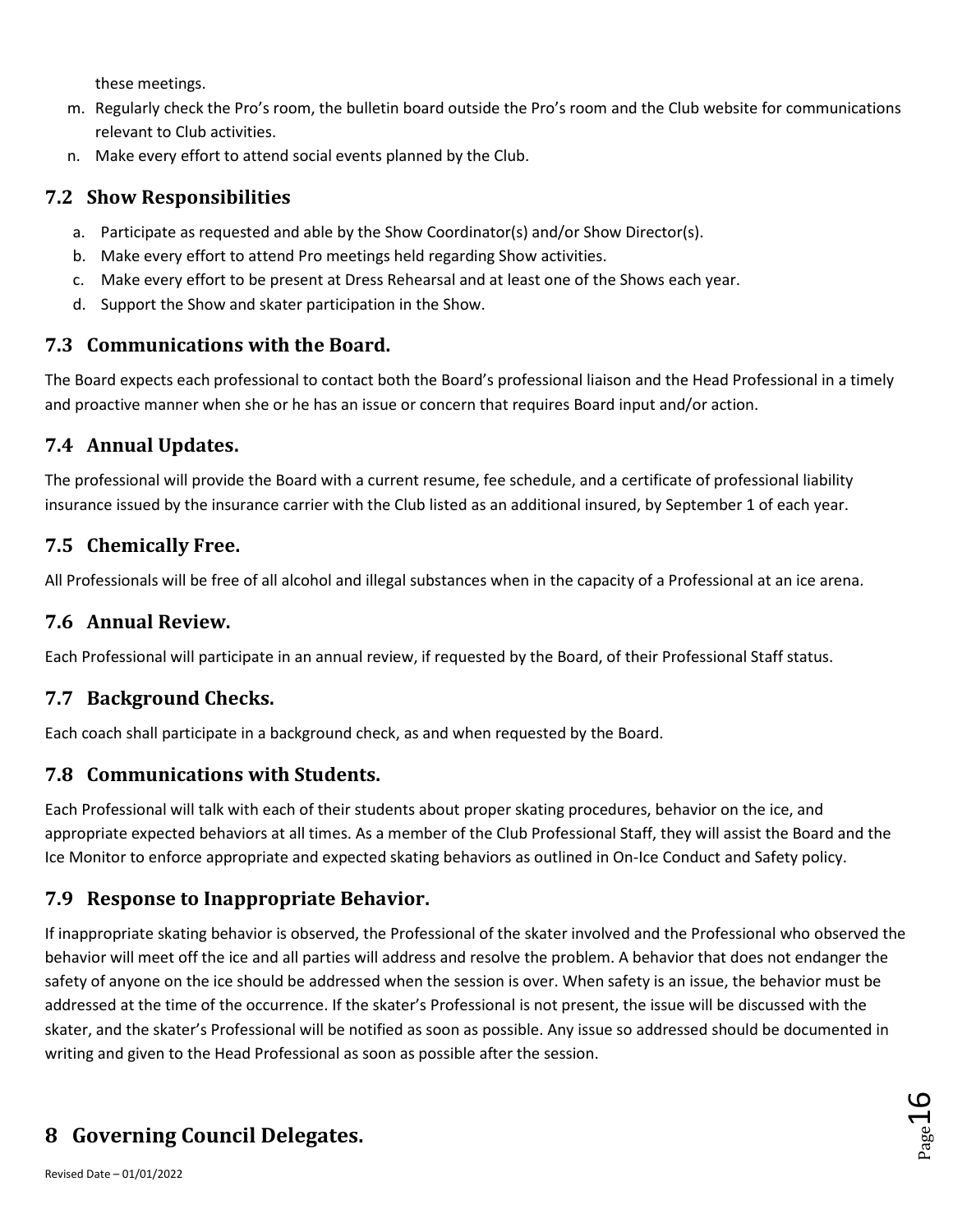# **8.1 Number.**

The Club can send one delegate for every 50 members. Parent supporting members count in that total. The Board of Directors will, each year, decide the number of delegates that is appropriate for the club to send, taking into consideration the issues being considered at Governing Council and the cost to the club.

# **8.2 Prospective Delegates.**

The background for the best delegates may vary each year so the Club will consider a variety of individuals depending on the needs of the Club. The typical delegates have included the following:

# **8.2.1 Board Members, Parents, Skaters.**

Two board members, parents or skaters, one with knowledge of freestyle issues and one with knowledge of synchronized issues are preferred to be sent to governing council. Sending two individuals with different knowledge allows the delegates to educate each other on votes regarding these issues and then vote accordingly. It also strengthens our members' ability to participate and contribute to the Club.

# **8.2.2 National Committee Chairs and Members.**

Members of the Club who are National Committee Chairs and/or actively involved with the National Committee are preferred to be sent.

# **8.2.3 Judges.**

Judges who do a lot for the club and/or a judge who is reaching a milestone date (e.g., 25 years of judging) if he or she will be recognized by U.S. Figure Skating.

# **8.3 Goals.**

The Club's goal in sending Delegates is to represent the Club's interests and, equally important, educate our members and in turn the Club as a whole of the activities of the National governing body and of Clubs around the country to help our Club prosper.

# <span id="page-16-0"></span>**9 Stipends**

# **9.1 Midwestern Stipends.**

## **9.1.1 Individual Stipends.**

The Club may grant stipends to individual Club skaters who have qualified for and are competing at the U.S. Figure Skating sanctioned Midwestern Competition.

## **9.1.2 Pairs/Dance Stipends.**

The Club may grant stipends to pairs/dance Club skaters who have qualified for and are competing at the U.S. Figure Skating sanctioned Midwestern Competition.

# **9.1.3 Synchronized Skating Stipends.**

The Club may grant stipends to Club synchronized skating teams who have qualified for and are competing at the U.S. Figure Skating sanctioned Midwestern Synchronized Skating Competition.

# **9.2 National Stipends.**

Revised Date – 01/01/2022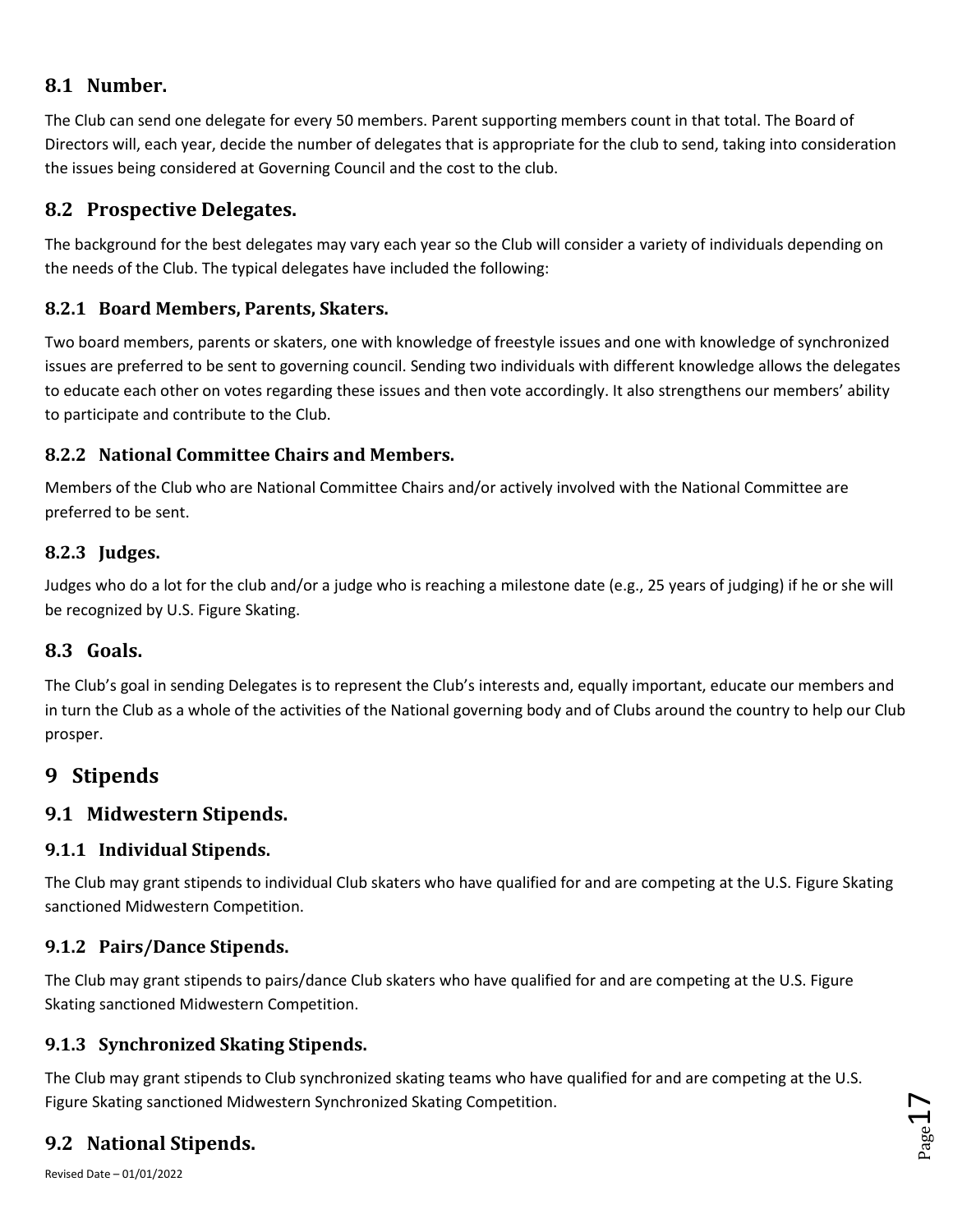## **9.2.1 Individual Stipends.**

The Club may grant stipends to individual Club skaters who have qualified for and are competing at the U.S. Figure Skating sanctioned National Competition.

# **9.2.2 Pairs/Dance Stipends.**

The Club may grant stipends to pairs/dance Club skaters who have qualified for and are competing at the U.S. Figure Skating sanctioned National Competition.

# **9.2.3 Synchronized Skating Stipends.**

The Club may grant stipends to Club synchronized skating teams who have qualified for and are competing at the U.S. Figure Skating sanctioned National Synchronized Skating Competition.

# **9.3 International and World Competition Stipends.**

# **9.3.1 Individual Stipends.**

The Club may grant stipends to individual Club skaters who have qualified for and are competing at a U.S. Figure Skating International or World sanctioned Competition.

## **9.3.2 Pairs/Dance Stipends.**

The Club may grant stipends to pairs/dance Club skaters who have qualified for and are competing at a U.S. Figure Skating International or World sanctioned Competition.

## **9.3.3 Synchronized Skating Stipends.**

The Club may grant stipends to Club synchronized skating teams who have qualified for and are competing at a U.S. Figure Skating International or World sanctioned Synchronized Skating Competition.

# **9.4 Stipend Amounts.**

The Club must be in a solvent financial position as a condition for providing a stipend. Maximum amounts shall be established at the beginning of each fiscal year and are subject to ongoing financial solvency. The Board will determine financial solvency based on recommendation of the Finance Committee at the time of a qualifying event that would give rise to a stipend. Each year the stipend guidelines will be published as an addendum to the Board policies.

# **9.5 Ice Show.**

Any skater receiving a stipend is required to skate in the annual Braemar Ice Show.

# **9.6 Governing Council Expenses and Reimbursements.**

# **9.6.1 Expectations.**

Expenses for Governing Council vary by location of the meeting, cost of transportation and lodging. The Board expects designated attendees will limit expenses to those absolutely required in performance of their duties as voting representatives of the club.

# **9.6.2 Amount.**

The Club may pay for or reimburse the designated Club voting representatives to Governing Council for the airfare and hotel expenses and other approved expenses subject to the following provisions: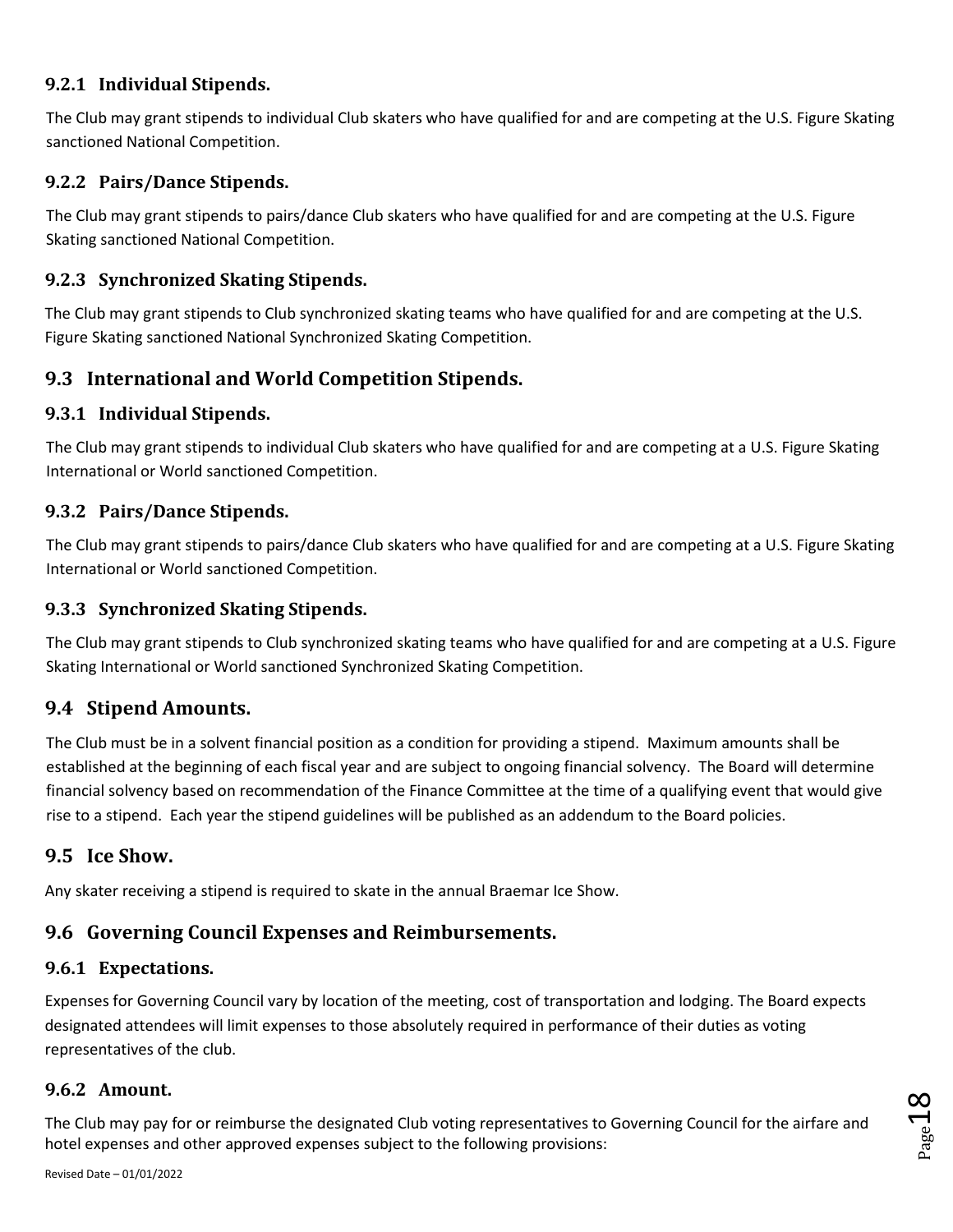- a. **Pre-approved Delegates.** Only those official representatives, as designated by the Board prior to Governing Council, may receive stipends
- b. **Airfare.** All airfare shall be coach/economy class, booked at the lowest reasonably available rate.
- c. **Meals.** A maximum of \$45 per day will be reimbursed for meals and nonalcoholic beverages unless a meal is an official function of governing council meeting, in which case reimbursement will be for cost actually incurred, excluding alcoholic beverages.
- d. **Lodging.** The reimbursement for lodging will be a reasonable amount, as determined by the Board.
- e. **Ground Transportation.** Reasonable costs for ground transportation to/from the airport to/from the site of lodging. Other ground transportation expenses will be the responsibility of the individual representatives.
- f. **Limitations.** The amount of the stipends paid will not exceed the amount of actual expenses incurred. If requested by the Board, each delegate will provide receipts to the Board.
- g. **Written Report.** Each representative will submit a written report on Governing Council actions, decisions and other relevant information to the Board within 30 days following their return from Governing Council.

# <span id="page-18-0"></span>**10 Conflict Resolution**

# **10.1 Within the Club.**

## **10.1.1 Request for Consideration.**

All conflicts within the Club that are not otherwise resolved, will be presented to the Board of Directors for resolution. Any member with a grievance should submit their grievance, in writing, to the Club President. The President and two other board members will meet with the member, and all other parties involved in the grievance, at the Braemar arena at a mutually agreeable time, to review the grievance and discuss possible resolutions.

## **10.1.2 Review by the Board.**

If a resolution is not reached, the Club President will present the grievance to the Board at the next Board meeting. The Board meeting is open to the public and all parties to the grievance are encouraged to attend the meeting. Please let the President know in advance if you will be attending the meeting to allow the Board to assure there is available space and to otherwise accommodate all parties. The Board will provide a reasonable time, as determined by the Board, for parties to present their views.

## **10.1.3 Decision by the Board.**

After hearing the parties, the Board will take the grievance under advisement and, within 30 days, advise the parties of its decision and action to resolve or address the grievance.

# **10.2 United States Figure Skating.**

## **10.2.1 Formal Grievance.**

If any party to a dispute is not satisfied with the decision of the Board, they may file a formal grievance with United States Figure Skating. The club will provide any party information on this process with the Board's decision.

# **10.3 Edina Park and Recreation Department.**

If any member of the Club who is a party to the grievance does not agree with the decision of United States Figure Skating, that member should contact the Edina Park and Recreation Department and ask that they review the decision of USFS. The Edina Park and Recreation Department has its own procedures for addressing grievances. Those procedures can be obtained from the Department.

# <span id="page-18-1"></span>**11 Permanent Standing Committees.**

# **11.1 Membership.**

Revised Date – 01/01/2022 The Membership Committee will be responsible for all issues involving membership including recruiting, registration, maintaining membership information, ice contracting and use, skater support, and members' social events. The Board will appoint a Club member to serve as the Chair of the Committee. The Chair will report directly to the Board.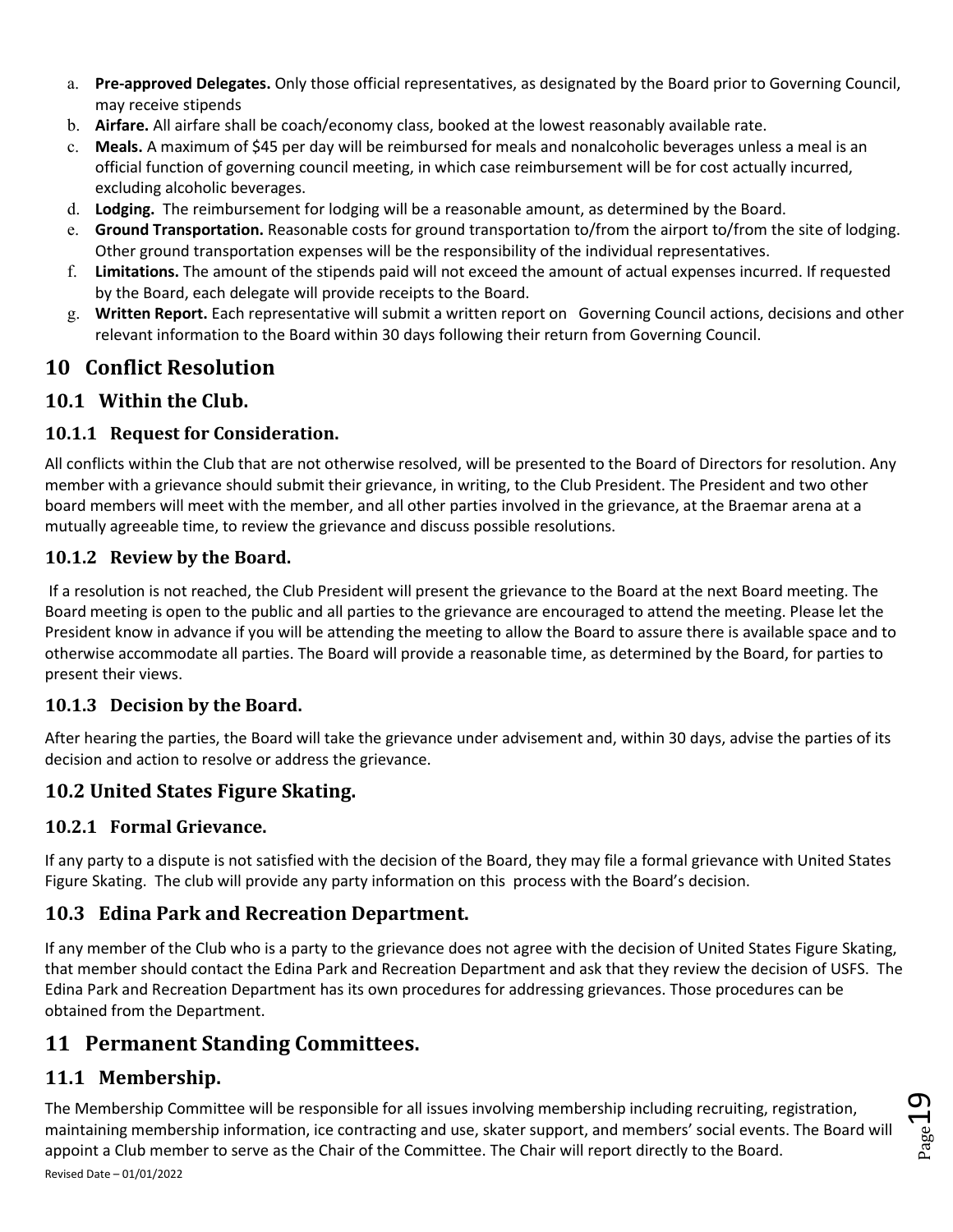# **11.1.1 Ice Coordinator**

- **a. Appointment**. The Board shall appoint a Club member to serve as an Ice Coordinator.
- **b. Application.** Any Club member may apply for this position.

**c. Compensation.** The Board shall annually determine the amount and method of remuneration, if any, for this position.

**d. Term.** The term of the Ice Coordinator shall be two (2) years. The Board shall have discretion to waive this limitation for good cause.

**e. Assistant.** An Ice Coordinator assistant may help the ice coordinator.

**f. Training**. The Ice Coordinator shall, in addition to her/his regular duties, be responsible for training a member who will be appointed to the position by the Board.

**g. Committee.** The Ice Coordinator shall be a member of the Ice Committee.

# **11.2 Competition.**

The Competition Committee will be responsible for all issues involving sanctions, exhibitions and competitions sponsored by the Club. The Board will appoint a Club member to serve as the Chair of the Committee. The Chair will report directly to the Board.

## **11.3 Communications.**

The Communications Committee will be responsible for all issues involving communications by the Club, including the Club's newsletter and web site. The Board will appoint a Club member to serve as the Chair of the Committee. The Chair will report directly to the Board.

# **11.4 Testing and Judges.**

The Testing and Judges Committee will be responsible for all issues involving testing and working with judges for testing on behalf of the Club. The Testing and Judges Committee will report directly to the Board through a member of the committee, selected by the committee.

## **11.4.1 Test Chair**

- **a. Appointment.** The Board shall appoint a Club member to serve as an Test Chair.
- **b. Application.** Any Club member may apply for this position.

**c. Compensation**. The Board shall annually determine the amount and method of remuneration, if any, for this position.

**d. Term.** The term of the Test Chair shall be two (2) years. The Board shall have discretion to waive this limitation for good cause.

- **e. Assistant.** A Test Chair assistant may help the Test Chair.
- **f. Training**. The Test Chair shall, in addition to their regular duties, be responsible for training a member who will be appointed to the position by the Board.
- **g. Committee.** The Test Chair shall be chair of the Testing and Judges Committee.

# **11.5 Finance and Audit.**

The Finance and Audit Committee will be responsible for all issues involving finance and audit. The Club Treasurer will be the Chair of this committee. The Chair will report directly to the Board.

# **11.6 Professionals.**

The Professionals Committee will be responsible for all issues involving the Club professionals. The Board will appoint a Club member to serve as the Chair of the Committee. The Chair will report directly to the Board.

# **11.7 Synchronized Skating.**

The Synchronized Skating Committee will be responsible for all issues involving Synchronized Skating. The Board will appoint a member to serve as Chair of the committee. The Chair will report directly to the Board.